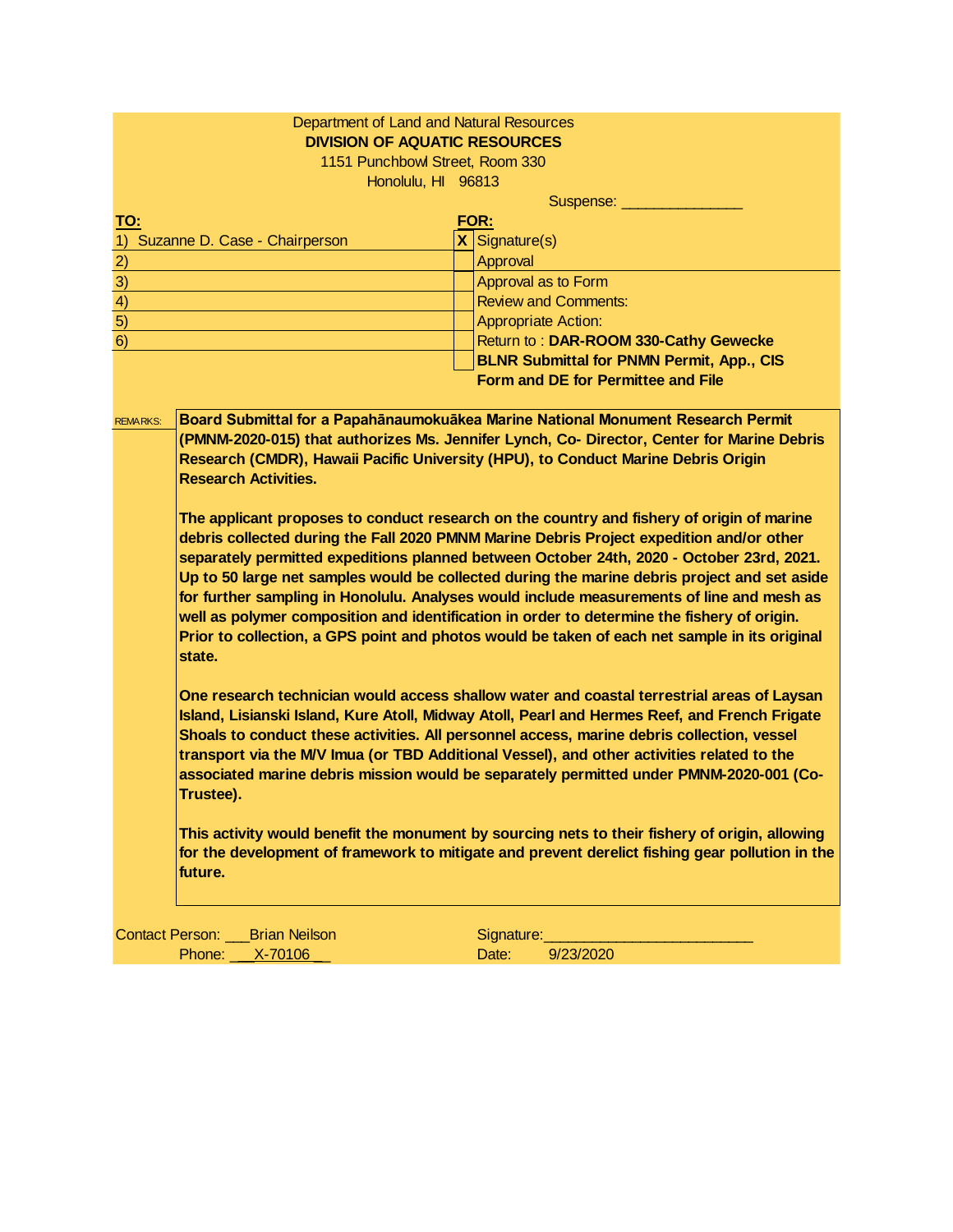# State of Hawaii DEPARTMENT OF LAND AND NATURAL RESOURCES Division of Aquatic Resources Honolulu, Hawaii 96813

October 9, 2020

Board of Land and Natural Resources Honolulu, Hawaii

> Request for Authorization and Approval to Issue a Papahānaumokuākea Marine National Monument Research Permit to Ms. Jennifer Lynch, Co-Director, Center for Marine Debris Research (CMDR), Hawaii Pacific University (HPU) for Access to State Waters to Conduct Marine Debris Research Activities

The Division of Aquatic Resources (DAR) hereby submits a request for your authorization and approval for issuance of a Papahānaumokuākea Marine National Monument Jennifer Lynch, Co-Director, Center for Marine Debris Research (CMDR), Hawaii Pacific University (HPU) research permit to Ms. Jennifer Lynch, Co-Director, Center for Marine Debris Research (CMDR), Hawaii Pacific University (HPU) pursuant to § 187A-6, Hawaii Revised Statutes (HRS), chapter13-60.5, Hawaii Administrative Rules (HAR), and all other applicable laws and regulations.

The research permit, as described below, would allow entry and activities to occur in Papahānaumokuākea Marine National Monument (Monument), including the NWHI State Marine Refuge and the waters (0-3 nautical miles) surrounding the following sites:

- **•** French Frigate Shoals
- Gardner Pinnacles
- Maro Reef
- Laysan Island
- Lisianski Island
- Pearl and Hermes Atoll
- **■** Midway Atoll
- Kure Atoll

The activities covered under this permit would be authorized to occur between October 24, 2020 and October 23, 2021.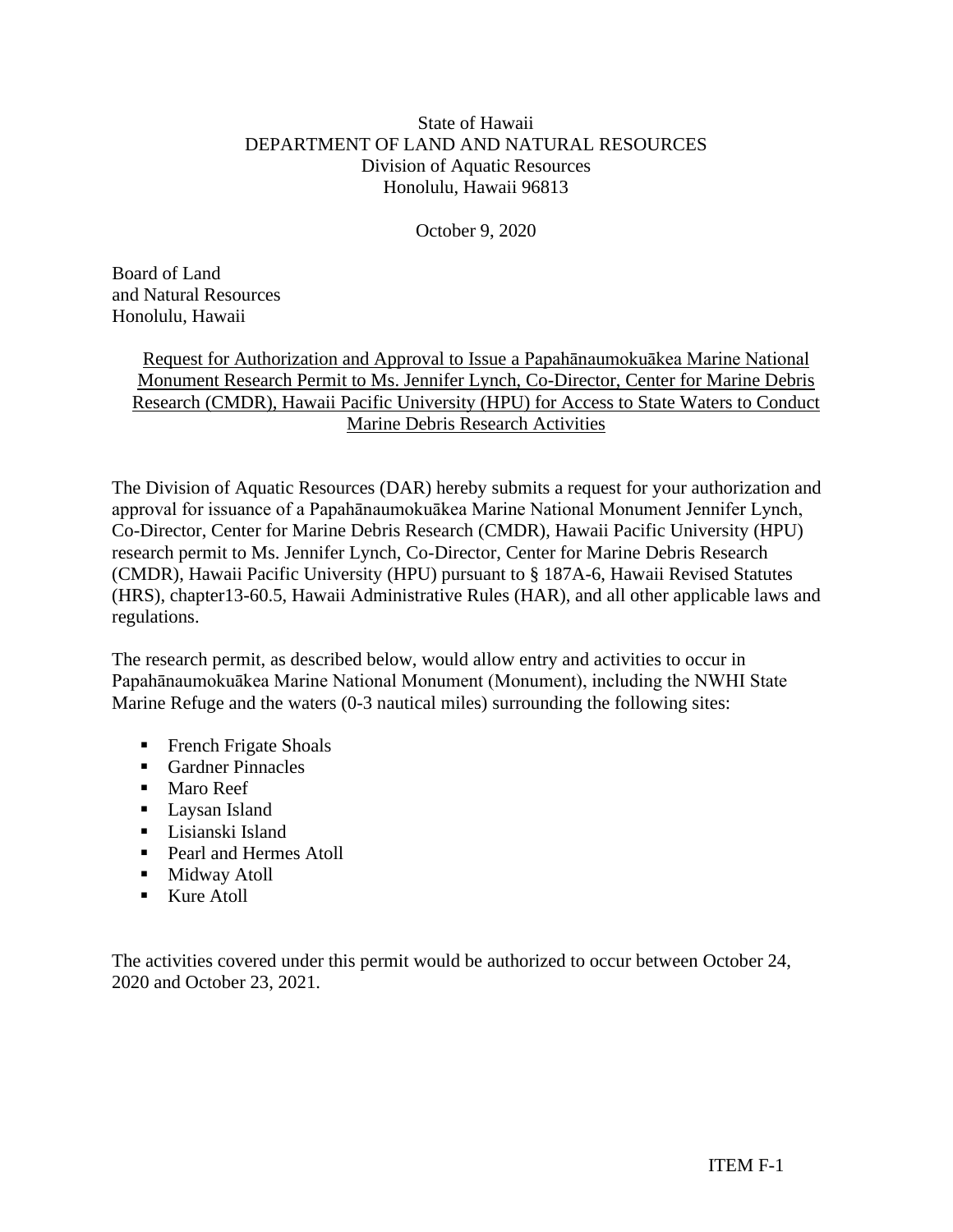## INTENDED ACTIVITIES

The applicant proposes to conduct research on the country and fishery of origin of marine debris collected during the Fall 2020 PMNM Marine Debris Project expedition and/or other separately permitted expeditions planned between October  $24<sup>th</sup>$ ,  $2020$  - October  $23<sup>rd</sup>$ ,  $2021$ . Up to 50 large net samples would be collected during the marine debris project and set aside for further sampling in Honolulu. Analyses would include measurements of line and mesh as well as polymer composition and identification in order to determine the fishery of origin. Prior to collection, a GPS point and photos would be taken of each net sample in its original state.

One research technician would access shallow water and coastal terrestrial areas of Laysan Island, Lisianski Island, Kure Atoll, Midway Atoll, Pearl and Hermes Reef, and French Frigate Shoals to conduct these activities. All personnel access, marine debris collection, vessel transport via the M/V Imua (or TBD Additional Vessel), and other activities related to the associated marine debris mission would be separately permitted under PMNM-2020-001 (Co-Trustee).

To safeguard Monument resources the applicant would abide by the following PMNM Best Management Practices (BMPs) while conducting the aforementioned activities within the PMNM: Human Hazards to Seabirds Briefing (BMP #003), General Storage and Transport Protocols for Collected Samples (BMP #006), Special Conditions and Rules for Moving Between Islands / Atolls and Packing for Field Camps (BMP #007), Reducing Light Impact to Sea Turtles (BMP #009), Marine Wildlife Viewing Guidelines (BMP #010), Disease and Introduced Species Prevention Protocol for Permitted Activities in the Marine Environment (BMP #011), and Best Practices for Maritime Heritage Sites (BMP #017).

This activity would benefit the monument by sourcing nets to their fishery of origin, allowing for the development of framework to mitigate and prevent derelict fishing gear pollution in the future. The activities will directly support the Monument Management Plan (MMP) as described in:

### **Strategy MD-1: Remove and prevent marine debris throughout the life of the plan:**

*Continued support of existing debris removal programs, including the Marine Debris Program, is essential. Existing debris, particularly large fishing nets, poses an acute entanglement threat to endangered and threatened species. The only way to decrease entanglement rates from existing debris is to remove the nets from beaches and the nearshore areas, including those around French Frigate Shoals, Maro Reef, Lisianski Island, Laysan Island, Pearl and Hermes Atoll, Midway Atoll, and Kure Atoll. Nets and other debris also combine into large masses that are moved around by wave energy. These masses scour the bottom, abrading and breaking coral colonies, preventing colonization, and damaging other benthic resources. Removal of debris, particularly large nets that have come into shallow waters, is expensive and dangerous. Programs to identify, track, and remove nets both within and outside the Monument, combined with incentive programs for fishermen to pick up these nets and bring them back to shore for disposal, may be more cost effective and would prevent damage to fragile reef ecosystems. The MMB will work in partnership with the Coast Guard and other marine debris partners to provide incentives for fishing vessels to participate in disposal programs and still comply with Coast Guard policies regarding the transport of debris as "cargo-for-hire."*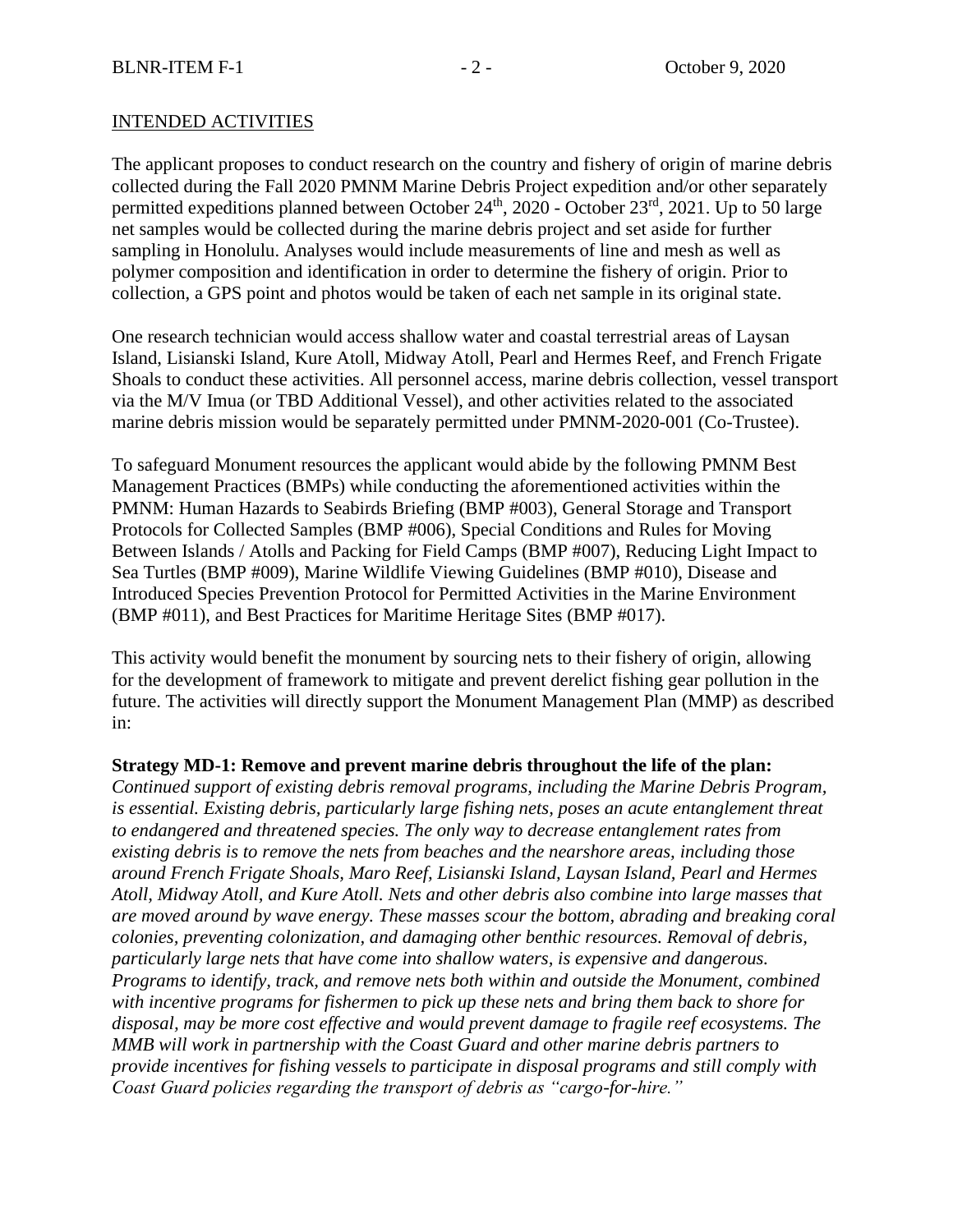(PMNM MMP Vol. 1, p. 195, 2008).

## **Strategy MD-2: Investigate the sources, types, and accumulation rates of marine debris within 5 years.**

*The MMB, in partnership with other governmental and nongovernmental entities, will conduct research into mechanisms to locate, track, and remove debris at sea before it reaches fragile Monument ecosystems. This program will attempt to use unmanned aircraft systems to locate the debris at sea and may also take advantage of remote sensing systems being researched for Monument enforcement purposes to detect large debris conglomerates. Once an area of high concentration of debris is located, unmanned aircraft can be launched from vessels to find individual conglomerations of debris and target removal efforts. These initiatives will help direct the cleanup effort to where it will have the greatest effect, with limited resources. Using satellite imagery, NMFS is also working with partners to design a statistical survey to census marine debris in the north Pacific. This information will provide us with an estimate of the magnitude of the marine debris problem in the Pacific. In addition, NMFS and its partners are working to track debris movement in the Pacific Ocean, including areas within the Monument, through the use of satellite-tracked drifter buoys.*

*Another project is to address the small plastic debris being fed to young albatrosses. Much of the debris being fed to young albatross is picked up at sea by the adults. Monitoring the debris that washes up onto the beaches at Midway Atoll will provide a snapshot of what is in the waters surrounding the Monument islands, the most economical approach to such identification. This study will also allow us to begin to identify sources of the debris and then to develop a strategy for use of this information for prevention through education and outreach targeting key stakeholders and user-groups that are associated with the behaviors that produce these forms of marine debris.*

(PMNM MMP Vol. 1, p. 197, 2008).

The activities described above may require the following regulated activities to occur in State waters:

 $\times$  Anchoring a vessel

 $\boxtimes$  Swimming, snorkeling, or closed or open circuit SCUBA diving within any Special Preservation Area or Midway Atoll Special Management Area

### REVIEW PROCESS:

The permit application was sent out for review and comment to the following scientific and cultural entities: Hawaii Division of Aquatic Resources, Hawaii Division of Forestry and Wildlife, Papahānaumokuākea Marine National Monument (NOAA/NOS), NOAA Pacific Islands Regional Office (NOAA-PIRO), United States Fish and Wildlife Service Hawaiian and Pacific Islands National Wildlife Refuge Complex Office, and the Office of Hawaiian Affairs (OHA). In addition, the permit application has been posted on the Monument Web site since June 18, 2020, giving the public an opportunity to comment. The application was posted within 40 days of its receipt, in accordance with the Monument's Public Notification Policy.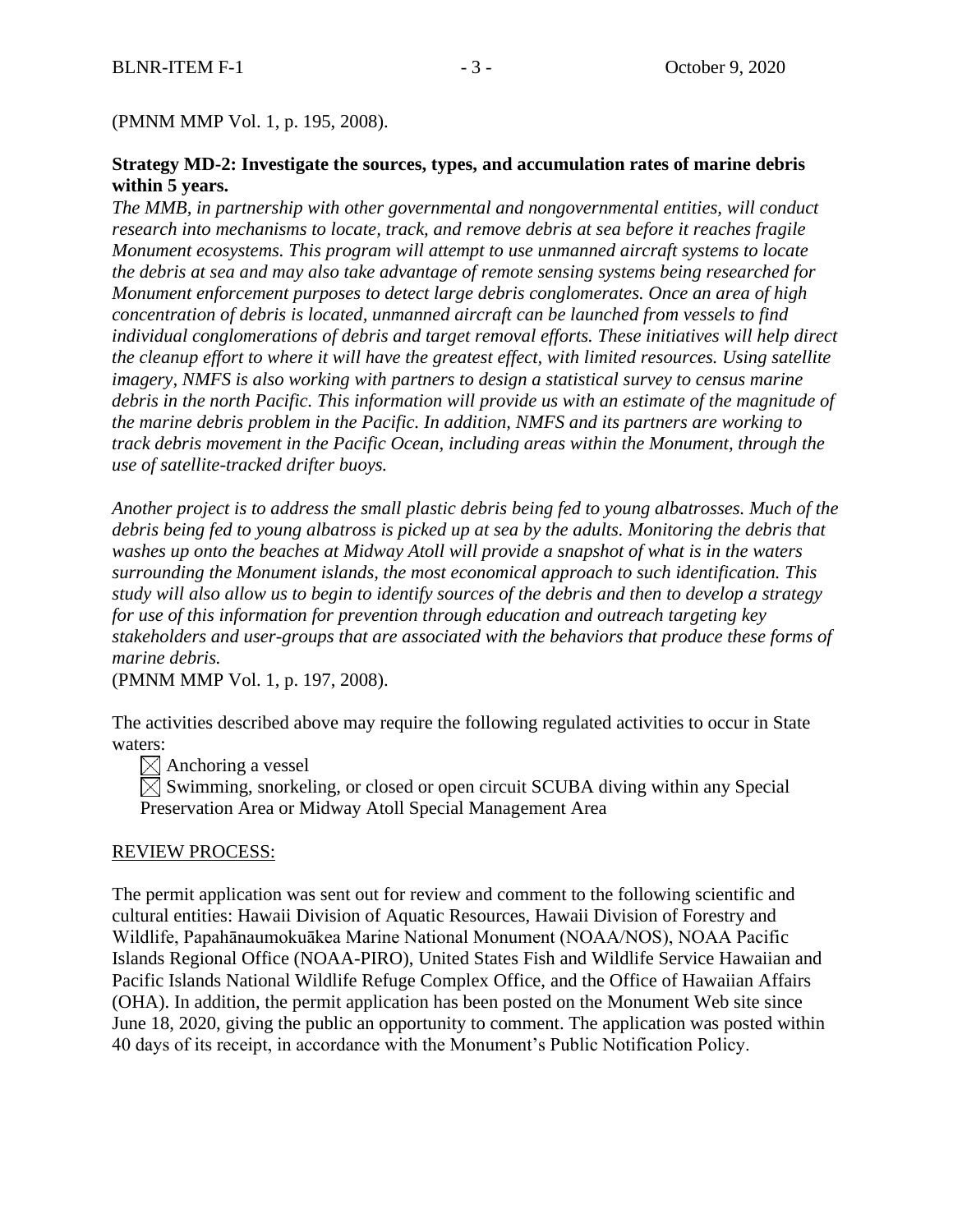### **Comments received from the scientific community are summarized as follows:**

Scientific reviews support the acceptance of this application.

The following comments were raised. Applicant responses are noted below.

#### QUESTIONS:

*None*

#### COMMENTS / RECOMMENDATIONS:

1. This seems like a very good and timely study. It uses existing resources and marine debris removal to conduct important research.

**Applicant Response:** *Thank you.*

2. The US Fish and Wildlife Service recommends approval of this permit.

**Applicant Response:** *Thank you.*

3. The permittee is required to follow all applicable Federal, State, and County laws with respect to the COVID-19 emergency response that apply at the time of departure and return. In issuance of this permit, the State of Hawaii is not otherwise monitoring or regulating permittee's compliance with COVID-19 laws and is not responsible for the health and safety of crew members, researchers or other occupants of the vessel associated with this permit.

**Applicant Response:** *Thank you, Understood.*

#### **Comments received from the Native Hawaiian community are summarized as follows:**

Cultural reviews support the acceptance of this application.

#### **Comments received from the public are summarized as follows:**

No comments were received from the public on this application.

#### **Additional reviews and permit history:**

| Are there other relevant/necessary permits or environmental reviews that have or will be issued |                 |                    |  |
|-------------------------------------------------------------------------------------------------|-----------------|--------------------|--|
| with regard to this project? (e.g. MMPA, ESA, EA)                                               | Yes $\boxtimes$ | $\overline{N_{0}}$ |  |
| If so, please list or explain:                                                                  |                 |                    |  |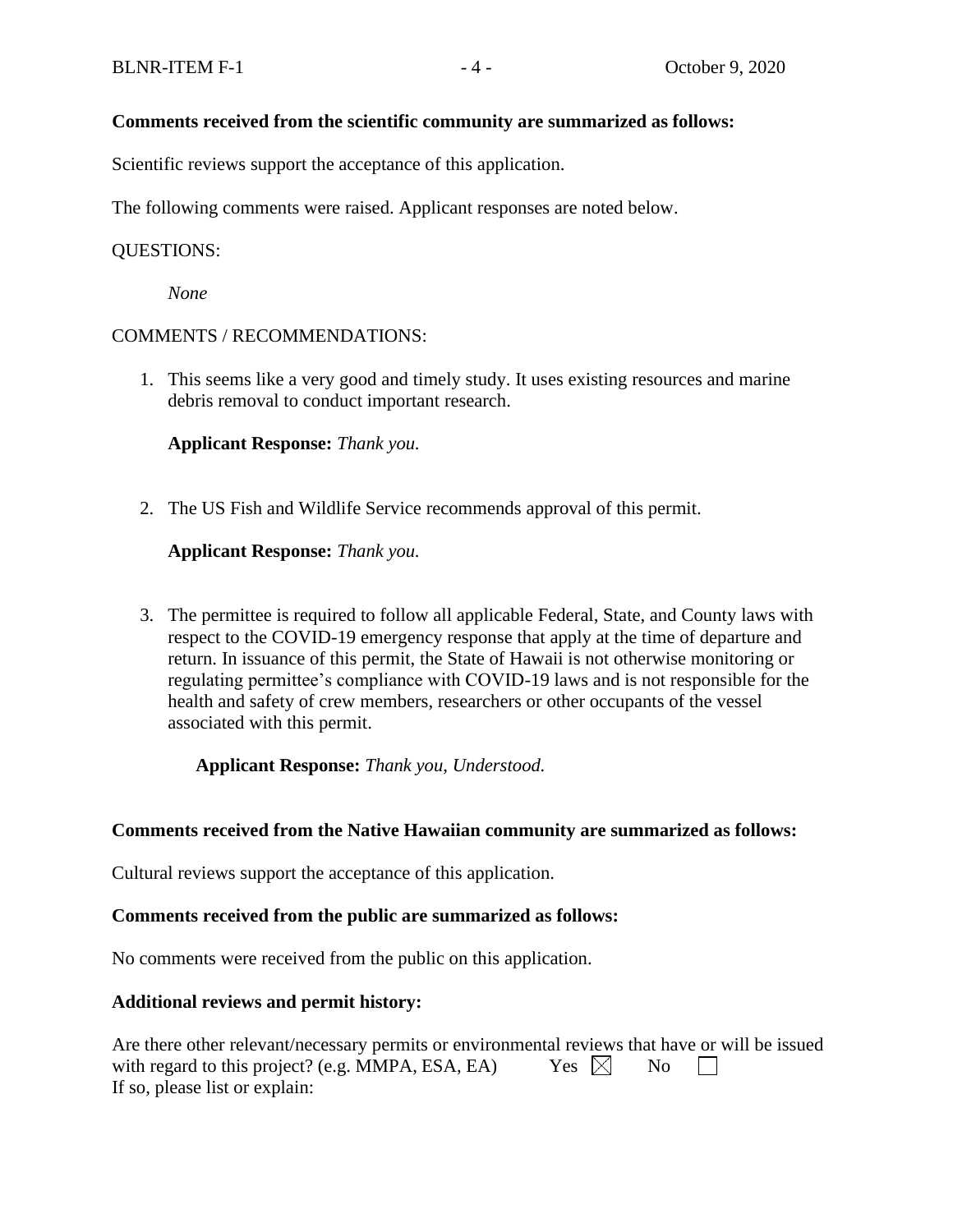- The proposed activities are in compliance with the National Environmental Policy Act.
- Coordination and consultation pursuant to ESA Section 7 will occur prior to issuance of this permit.
- The Department has made an exemption determination for this permit in accordance chapter 343, HRS, and Chapter 11-200, HAR. See Attachment ("DECLARATION OF EXEMPTION FROM THE PREPARATION OF AN ENVIRONMENTAL ASSESSMENT UNDER THE AUTHORITY OF CHAPTER 343, HRS AND CHAPTER 11-200 HAR, FOR PAPAHĀNAUMOKUĀKEA MARINE NATIONAL MONUMENT SPECIAL OCEAN USE PERMITTO MS. JENNIFER LYNCH, CO-DIRECTOR, CENTER FOR MARINE DEBRIS RESEARCH (CMDR), HAWAII PACIFIC UNIVERSITY (HPU) FOR ACCESS TO STATE WATERS TO CONDUCT MARINE DEBRIS ORIGIN RESEARCH ACTIVITIES UNDER PERMIT PMNM-2020-015")

| Has Applicant been granted a permit from the State in the past? Yes $\Box$<br>If so, please summarize past permits: |            |  | N <sub>o</sub> |  |  |
|---------------------------------------------------------------------------------------------------------------------|------------|--|----------------|--|--|
| Have there been any a) violations:<br>b) Late/incomplete post-activity reports: Yes                                 | <b>Yes</b> |  | No<br>No       |  |  |
| Are there any other relevant concerns from previous permits?                                                        | Yes        |  | N <sub>0</sub> |  |  |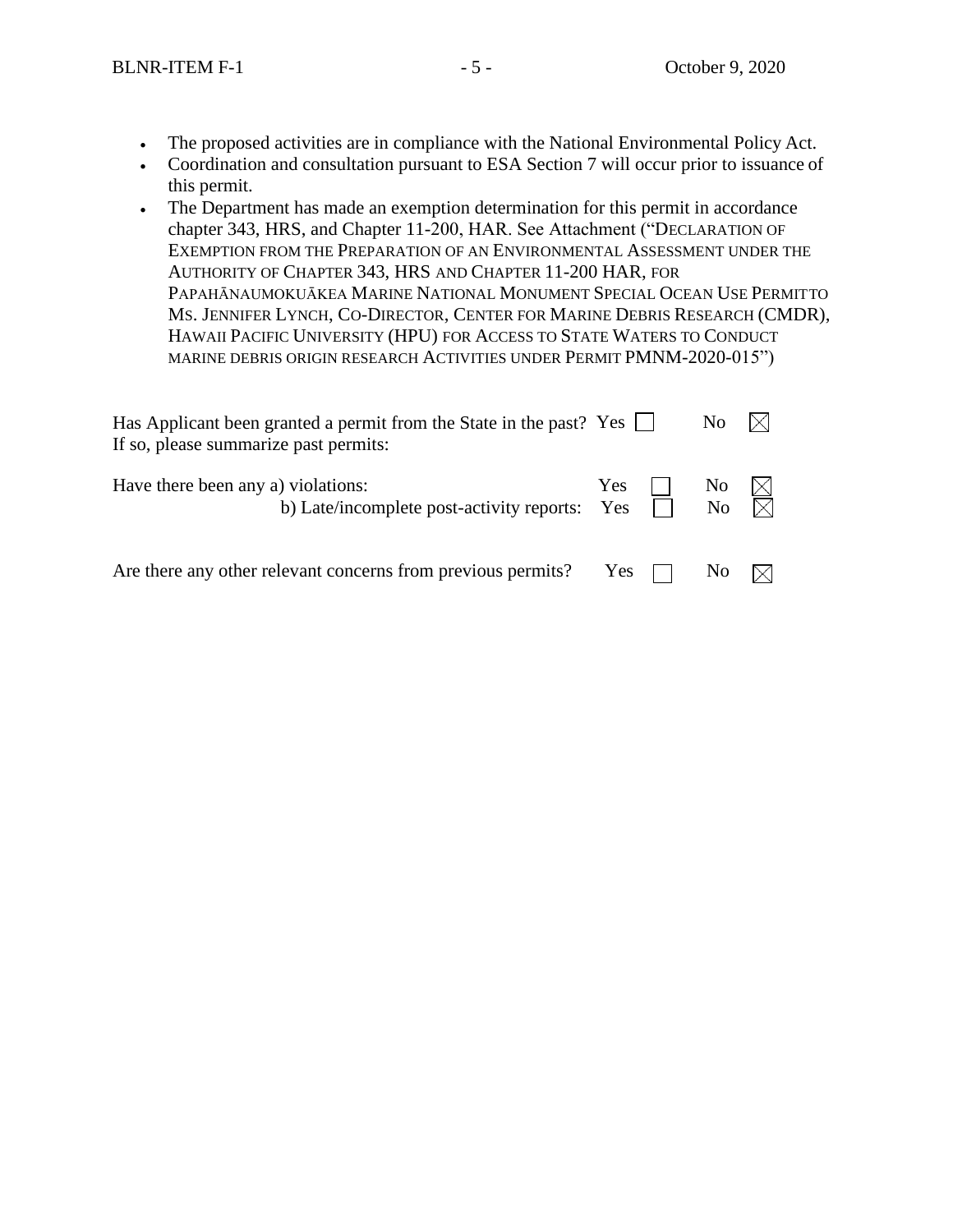# STAFF OPINION:

DAR staff is of the opinion that Applicant has properly demonstrated valid justifications for her application and should be allowed to enter the NWHI State waters and to conduct the activities therein as specified in the application with certain special instructions and conditions, which are in addition to the Papahānaumokuākea Marine National Monument Research Permit General Conditions. All suggested special conditions have been vetted through the legal counsel of the Co-Trustee agencies (see Recommendation section).

# MONUMENT MANAGEMENT BOARD OPINION:

At the time of this submittal deadline, the MMB has endorsed this application as part of the MMB joint permit process.

## RECOMMENDATION:

Based on the attached proposed declaration of exemption prepared by the department after consultation with and advice of those having jurisdiction and expertise for the proposed permit actions:

1. That the Board declare that the actions which are anticipated to be undertaken under this permit will have little or no significant effect on the environment and is therefore exempt from the preparation of an environmental assessment.

2. Upon the finding and adoption of the department's analysis by the Board, that the Board delegate and authorize the Chairperson to sign the declaration of exemption for purposes of recordkeeping requirements of chapter 343, HRS, and chapter 11-200, HAR.

3. That the Board authorize and approve a Research Permit to Ms. Jennifer Lynch, Co-Director, Center for Marine Debris Research (CMDR), Hawaii Pacific University (HPU) with the following special conditions:

- a. To prevent introduction of disease or the unintended transport of live organisms, the permittee must comply with the disease and transport protocol attached to this permit.
- b. Tenders and small vessels must be equipped with engines that meet EPA emissions requirements.
- c. Refueling of tenders and all small vessels must be done at the support ships and outside the confines of lagoons or near-shore waters in the State Marine Refuge.
- d. No fishing is allowed in State Waters except as authorized under State law for subsistence, traditional, and customary practices by Native Hawaiians.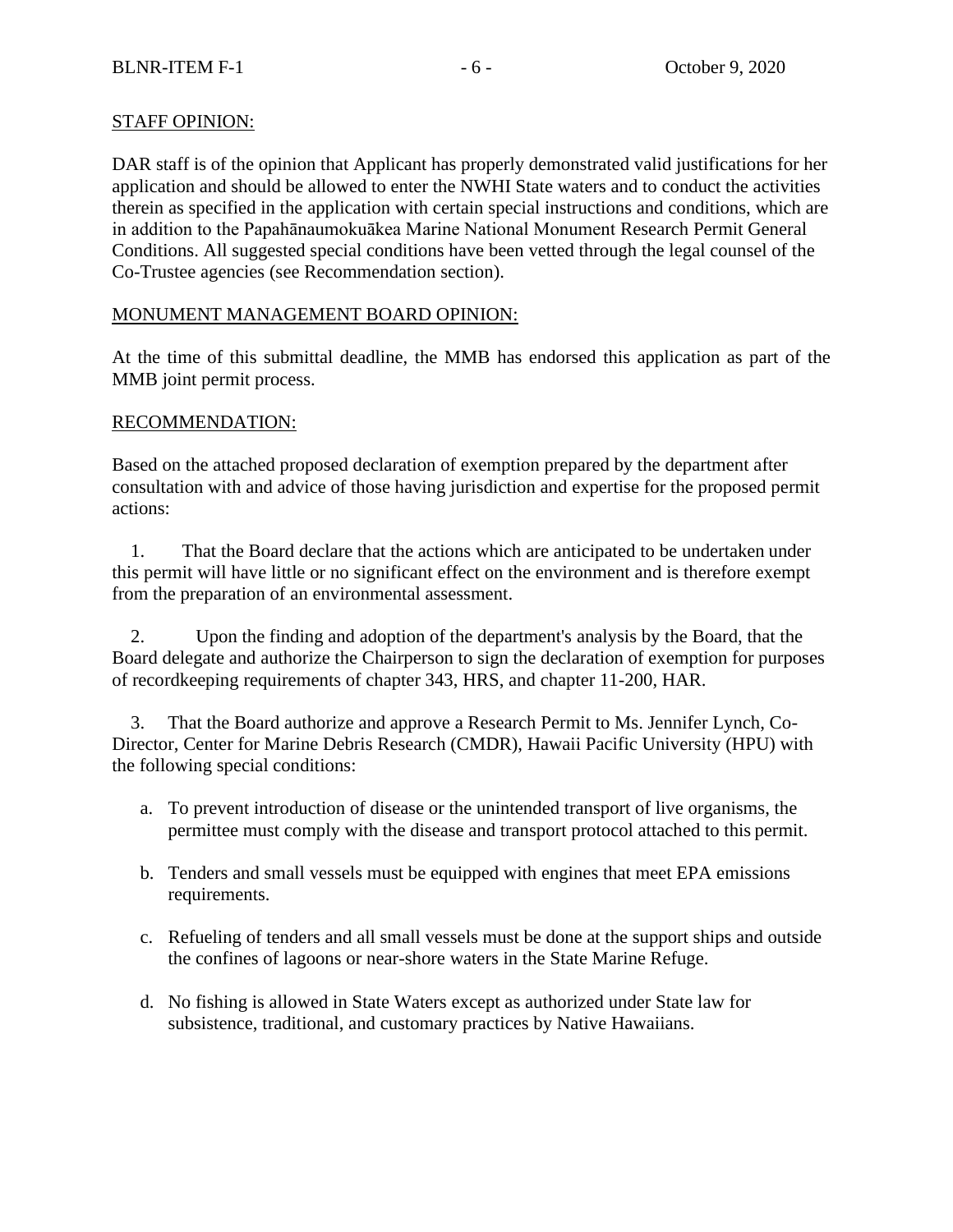e. The permittee is required to follow all applicable Federal, State, and County laws with respect to the COVID-19 emergency response that apply at the time of departure and return. In issuance of this permit, the State of Hawaii is not otherwise monitoring or regulating permittee's compliance with COVID-19 laws and is not responsible for the health and safety of crew members, researchers or other occupants of the vessel associated with this permit.

Respectfully submitted,

Brian J. Neilson, Administrator Division of Aquatic Resources

\_\_\_\_\_\_\_\_\_\_\_\_\_\_\_\_\_\_\_\_\_\_\_\_\_

APPROVED FOR SUBMITTAL

\_\_\_\_\_\_\_\_\_\_\_\_\_\_\_\_\_\_\_\_\_\_\_\_

Suzanne D. Case, Chairperson Board of Land and Natural Resources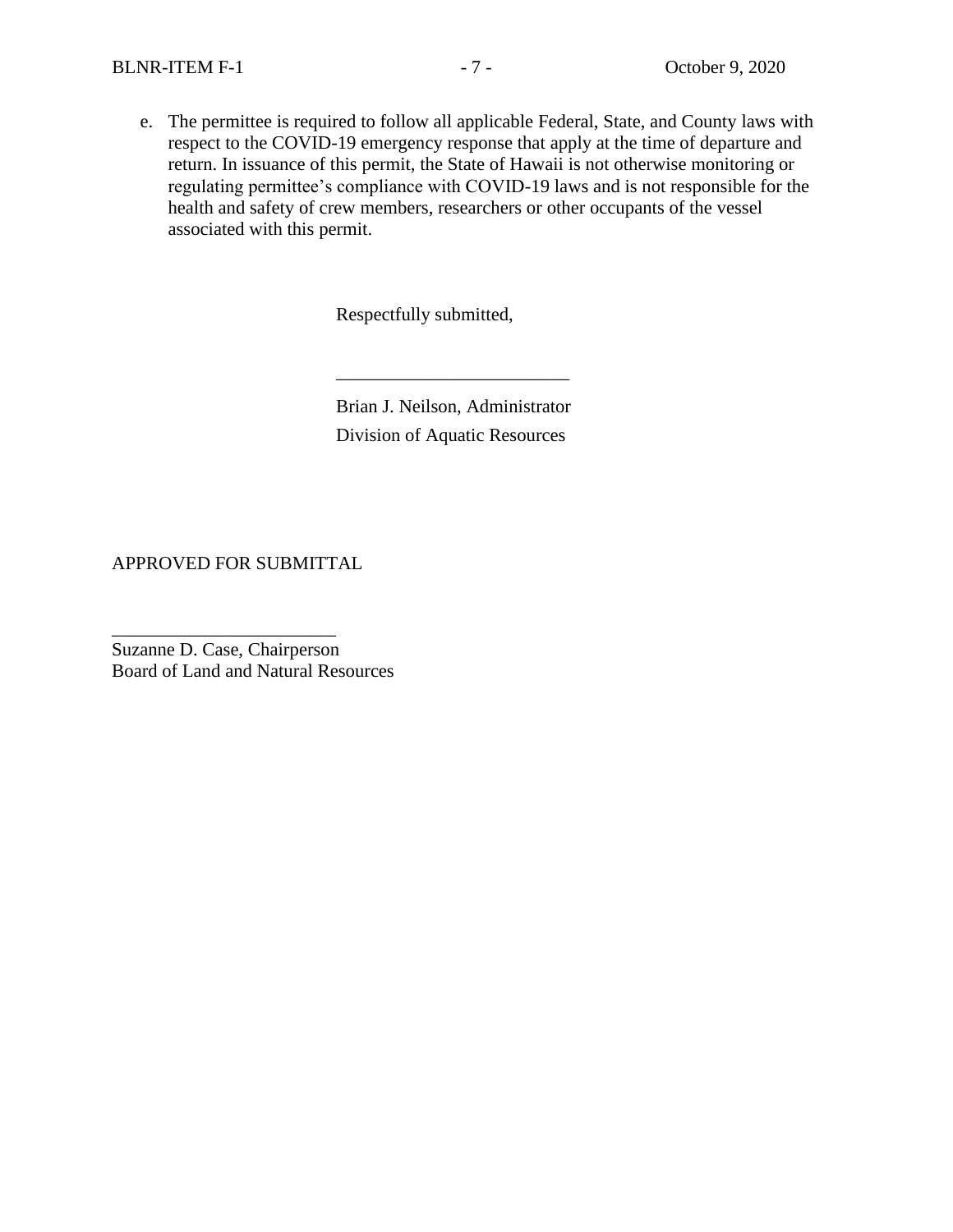# **Papahānaumokuākea Marine National Monument** RESEARCH Permit Application

**NOTE:** *This Permit Application (and associated Instructions) are to propose activities to be conducted in the Papahānaumokuākea Marine National Monument. The Co-Trustees are required to determine that issuing the requested permit is compatible with the findings of Presidential Proclamation 8031. Within this Application, provide all information that you believe will assist the Co-Trustees in determining how your proposed activities are compatible with the conservation and management of the natural, historic, and cultural resources of the Papahānaumokuākea Marine National Monument (Monument).*

# **ADDITIONAL IMPORTANT INFORMATION:**

Any or all of the information within this application may be posted to the Monument website informing the public on projects proposed to occur in the Monument.

In addition to the permit application, the Applicant must either download the Monument Compliance Information Sheet from the Monument website OR request a hard copy from the Monument Permit Coordinator (contact information below). The Monument Compliance Information Sheet must be submitted to the Monument Permit Coordinator after initial application consultation.

Issuance of a Monument permit is dependent upon the completion and review of the application and Compliance Information Sheet.

# **INCOMPLETE APPLICATIONS WILL NOT BE CONSIDERED**

Send Permit Applications to: NOAA/Inouye Regional Center NOS/ONMS/PMNM/Attn: Permit Coordinator 1845 Wasp Blvd, Building 176 Honolulu, HI 96818 [nwhipermit@noaa.gov](mailto:nwhipermit@noaa.gov) PHONE: (808) 725-5800 FAX: (808) 455-3093

# **SUBMITTAL VIA ELECTRONIC MAIL IS PREFERRED BUT NOT REQUIRED. FOR ADDITIONAL SUBMITTAL INSTRUCTIONS, SEE THE LAST PAGE.**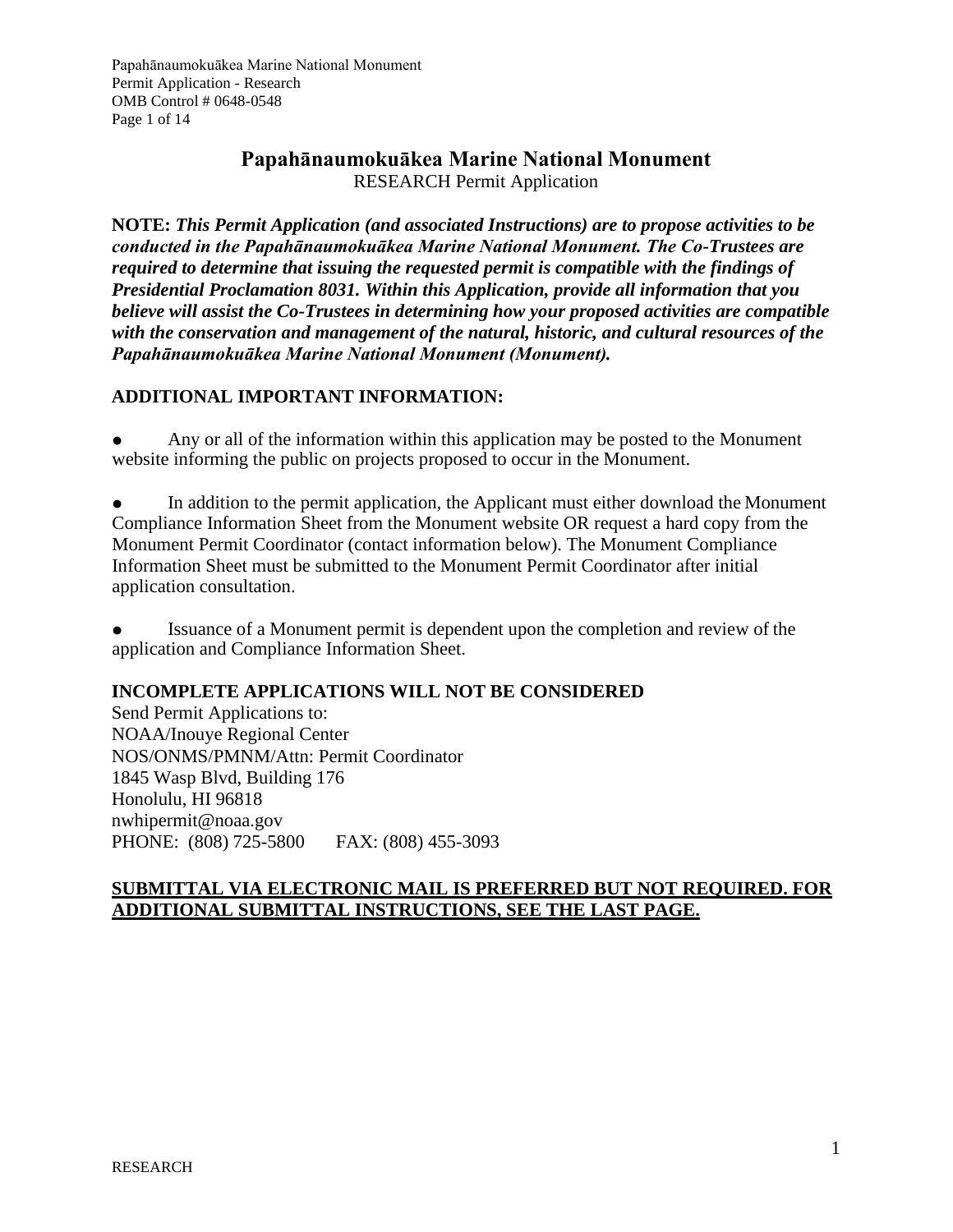Papahānaumokuākea Marine National Monument Permit Application - Research OMB Control # 0648-0548 Page 2 of 14

# **Papahānaumokuākea Marine National Monument Permit Application Cover Sheet**

This Permit Application Cover Sheet is intended to provide summary information and status to the public on permit applications for activities proposed to be conducted in the Papahānaumokuākea Marine National Monument. While a permit application has been received, it has not been fully reviewed nor approved by the Monument Management Board to date. The Monument permit process also ensures that all environmental reviews are conducted prior to the issuance of a Monument permit.

# **Summary Information**

**Applicant Name:** Jennifer Lynch **Affiliation:** Co-Director, Center for Marine Debris Research (CMDR), Hawaii Pacific University (HPU)

**Permit Category:** Research **Proposed Activity Dates:** 10/24/2020 - 10/23/2021 (as part of multiple cruises)(updated info) **Proposed Method of Entry (Vessel/Plane):** M/V IMUA, TBD Additional Vessel (updated info) **Proposed Locations:** Kure Atoll, Midway Atoll, Pearl & Hermes Atoll, Lisianski Island, Laysan Island, French Frigate Shoals

**Estimated number of individuals (including Applicant) to be covered under this permit:** 3

**Estimated number of days in the Monument:** 24

# **Description of proposed activities:** (complete these sentences):

a.) The proposed activity would…

The proposed activity would identify and collect samples of derelict fishing gear (ghost nets and Fish Aggregation Devices - FADs) that are to be removed during the Papahānaumokuākea Marine Debris Project Fall 2020 collaborative marine debris removal mission (with NOAA PIFSC Ecosystem Sciences Division, NOAA Papahānaumokuākea Marine National Monument Program, State of Hawaii DLNR Division of Forestry and Wildlife, U.S. Fish and Wildlife Services, Papahānaumokuākea Marine Debris Project (non-profit organization)) and/or during other separately permitted research expeditions, with the purpose of identifying where the fishing gear has come from, the country and fishery of origin.

b.) To accomplish this activity we would ...

To accomplish this activity one research technician from CMDR would participate on the Fall 2020 Northwestern Hawaiian Islands Marine Debris Removal cruise aboard the M/V IMUA with NOAA PIFSC Ecosystem Sciences Division, NOAA Papahānaumokuākea Marine National Monument Program, State of Hawaii DLNR Division of Forestry and Wildlife, U.S. Fish and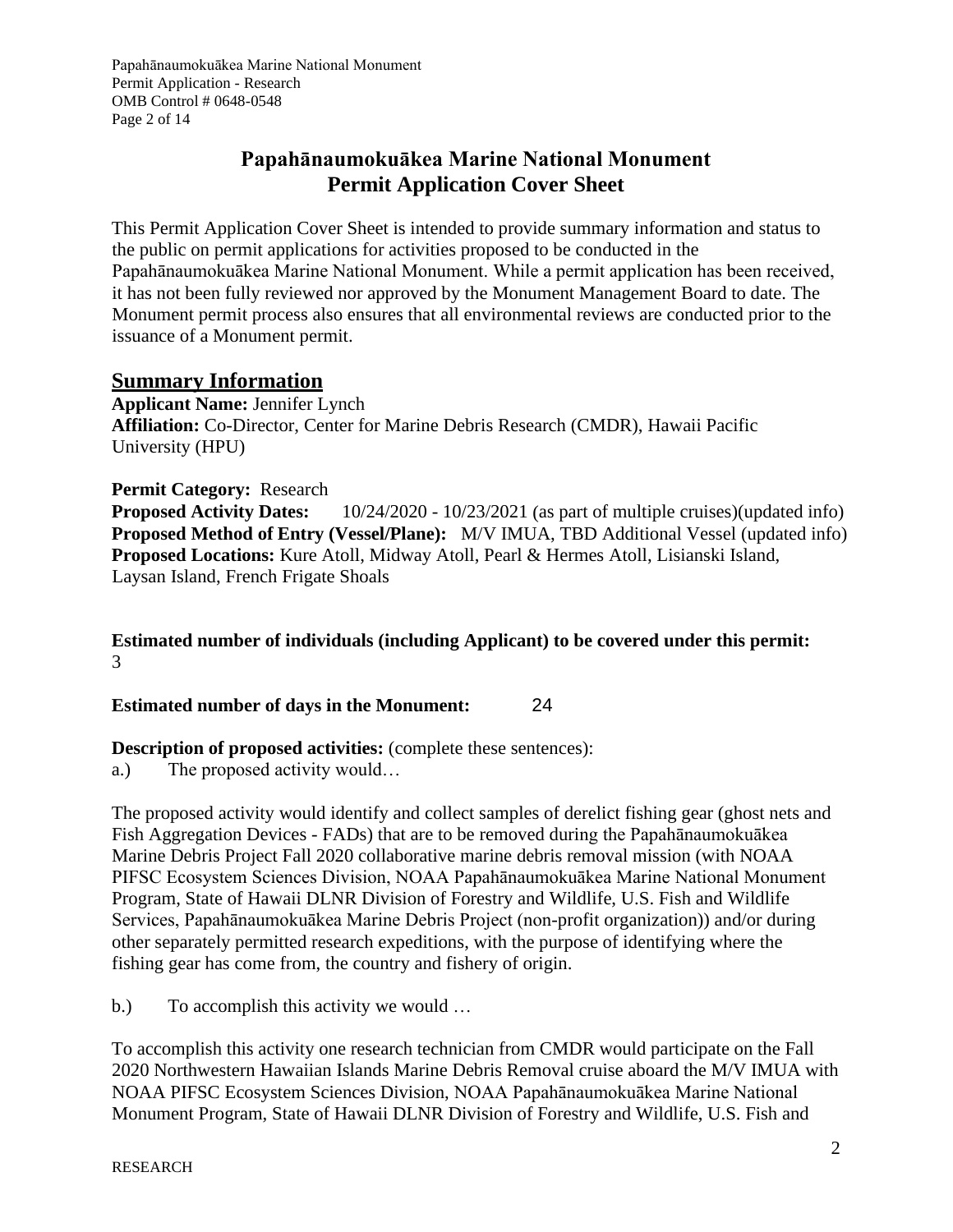Papahānaumokuākea Marine National Monument Permit Application - Research OMB Control # 0648-0548 Page 3 of 14

Wildlife Services, Papahānaumokuākea Marine Debris Project (non-profit organization) and/or on another separately permitted research expedition on another research vessel (TBD Additional Vessel)(updated info). NOAA PIFSC ESD will lead small boat and shoreline marine debris removal operations. Once the debris is removed from the shoreline and transported back to the vessel, or once offloaded in Honolulu, we (HPU CMDR) will conduct the most comprehensive net sampling protocol known to date, which involves distinguishing identifiable features of the nets, plastic polymer identification of net samples, and collaborating with fishermen and regional fishery councils throughout the Pacific to source the nets to their fishery of origin, and develop the framework to mitigate and prevent derelict fishing gear pollution.

c.) This activity would help the Monument by …

This activity would help the Monument by sourcing mega-sized marine debris, including ghost nets and FADs, to the fishery responsible for the discarded/lost gear. This study will establish the framework for identifying the plastic polymer types that these nets are composed of and sourcing the fishing nets back to the fisheries responsible. The outcome of this project is to raise awareness of the natural resource damage caused by the marine debris, particularly ghost nets and FADs, in the Papahānaumokuākea Marine National Monument, to understand the chemical composition of the nets, and to use the best available scientific analysis of the nets paired with social science working with fishermen/fishers and fishery councils throughout the Pacific to find solutions to this continuing issue of derelict fishing gear (DFG) pollution.

### **Other information or background**:

About HPU Center for Marine Debris Research :

# MISSION:

The Center for Marine Debris Research develops and applies optimal methods to investigate the sources, transport, fate, and impacts of plastic marine debris. The Center also disseminates this knowledge to inform management and stimulate ocean stewardship. VISION:

The ultimate goal of all activities of the Center for Marine Debris Research is a trash-free ocean. GOALS:

Bringing together the scientific community to develop standards and collaboration synergies. Train the next generation for career opportunities in marine debris science and advocacy.

Stimulate public awareness and engagement in marine debris reduction and mitigation. Provide policymakers with rigorous scientific findings to underpin legislation to reduce marine debris.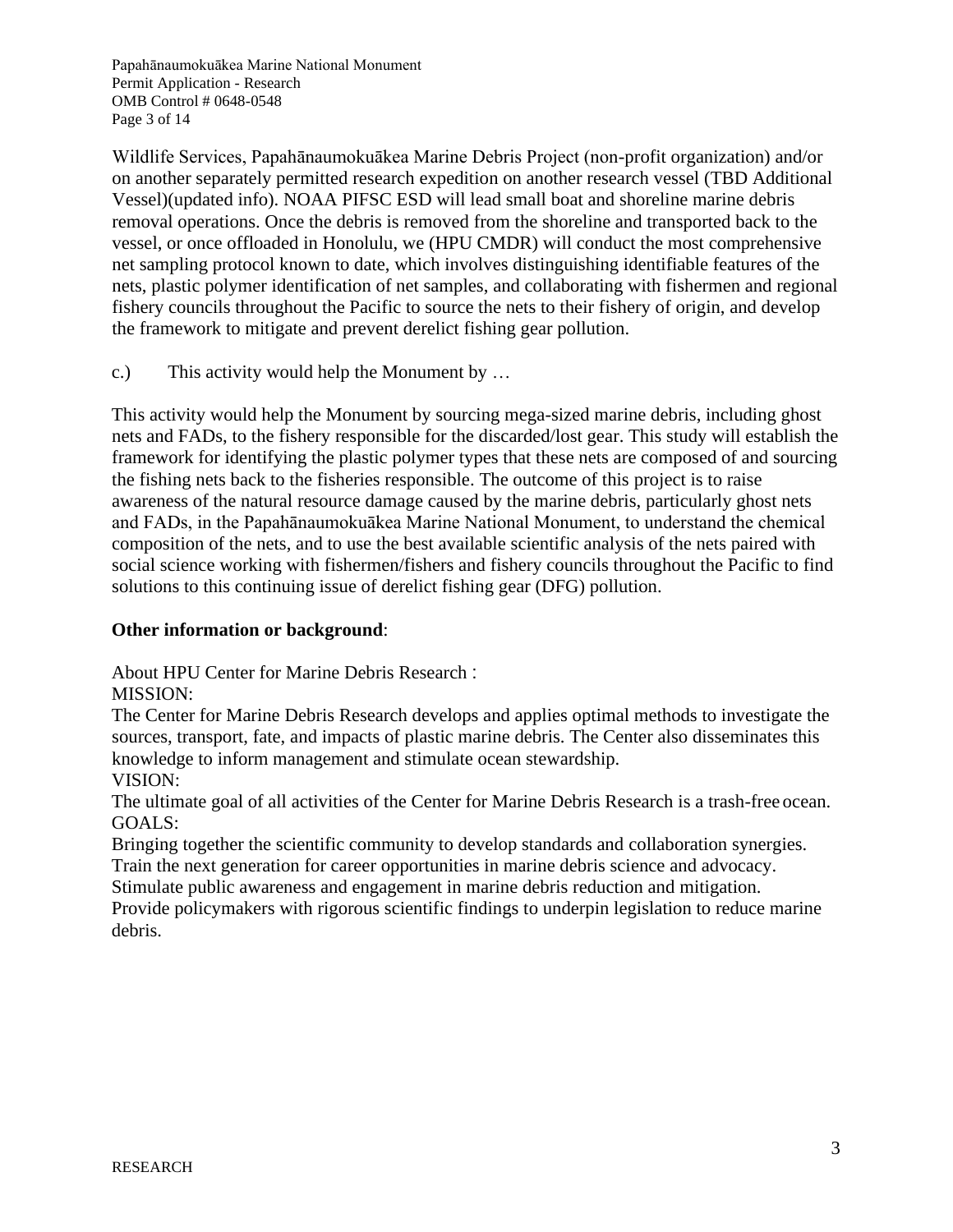Papahana umokuakea Marine National Monument Pennit Application - Research 0MB Control # 0648-0548 Page 4 of 14

# **Section A** - **Applicant Information**

# **1. Applicant**

Name (last, first, middle initial): Lynch, Jennifer M.

Title: Co-Director, Center for Marine Debris Research (CMDR), Hawaii Pacific University (HPU)

- **la. Intended field Principal Investigator(See instructions for more information):** Jennifer Lynch, Ph.D.
- **2. Mailing address (street/P.O. box, city, state, country, zip):**

| Phone: |  |  |
|--------|--|--|
| Fax:   |  |  |
| Email: |  |  |

For students, major professor's name, telephone and email address:

### **3. Affiliation (institution/agency/organization directly related to the proposedproject):**

Hawaii Pacific University (HPU), Center for Marine Debris Research (CMDR)

## **4. Additional persons to be covered by permit. List all personnel roles and names (if known at time of application) here (e.g. John Doe, Research Diver; Jane Doe, Field Technician):**

Raquel Corniuk, Research Technician Andrew McWhirter, Research Technician / Graduate Student (pursuing master's degree)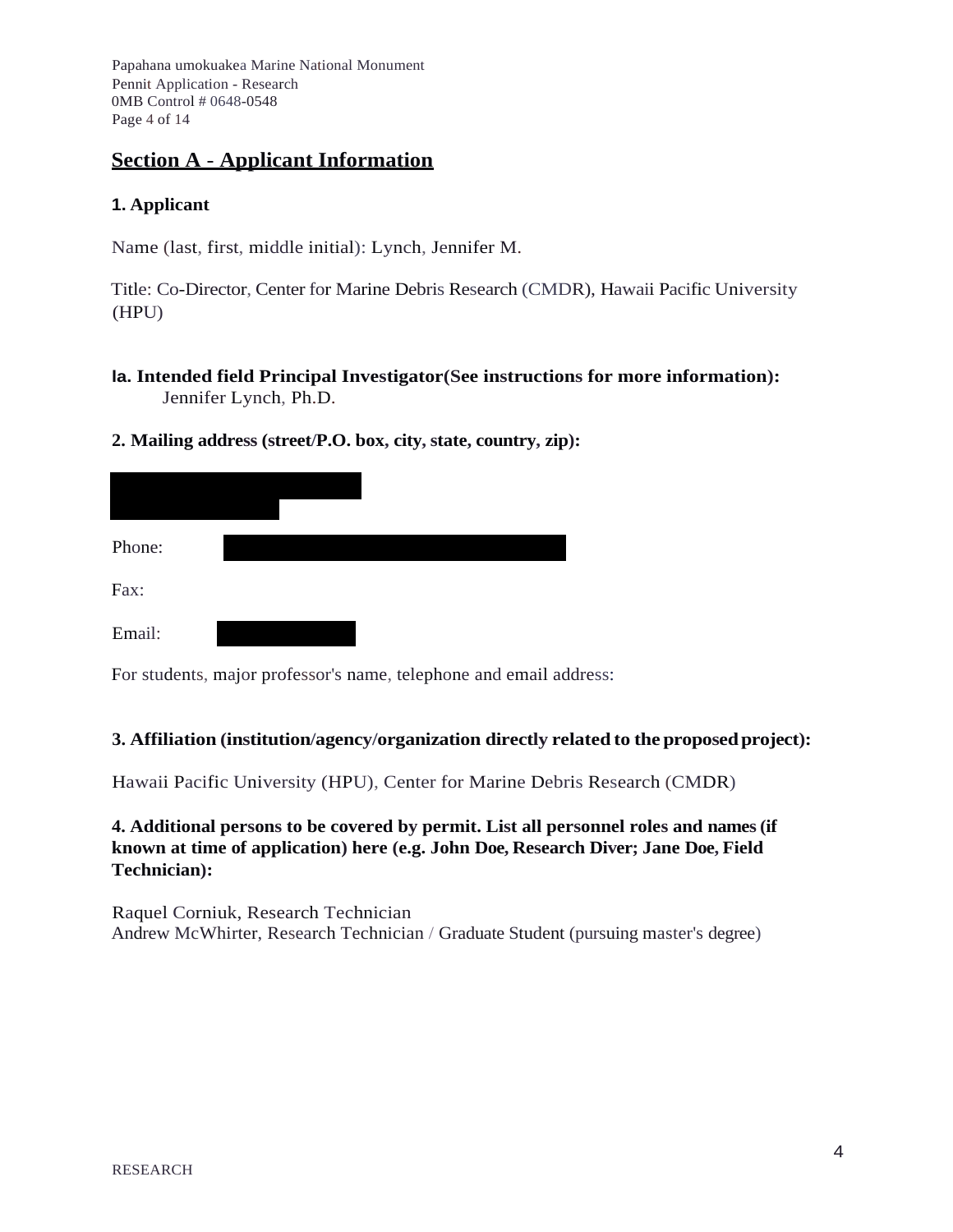Papahānaumokuākea Marine National Monument Permit Application - Research OMB Control # 0648-0548 Page 5 of 14

# **Section B: Project Information**

# **5a. Project location(s): Ocean Based** ☐ Nihoa Island ☐ Land-based ☐ Shallow water ☐ Deep water ☐ Necker Island (Mokumanamana) ☐ Land-based ☐ Shallow water ☐ Deep water **X** French Frigate Shoals **X** Land-based ⊠ Shallow water □ Deep water **□ Gardner Pinnacles** □ Land-based □ Shallow water □ Deep water ☐ Maro Reef **X** Laysan Island **X** Land-based ⊠ Shallow water **□** Deep water **X** Lisianski Island, Neva Shoal **X** Land-based ⊠ Shallow water □ Deep water **X** Pearl and Hermes Atoll **X** Land-based ⊠ Shallow water □ Deep water **X** Midway Atoll **X** Land-based ⊠ Shallow water **□** Deep water **X X** Land-based ⊠ Shallow water **□** Deep water ☐ Other

NOTE: Shallow water is defined by water less than 100 meters in depth.

☐ Remaining ashore on any island or atoll (with the exception of Sand Island, at Midway Atoll and field camp staff on other islands/atolls) between sunset and sunrise.

NOTE: There is a fee schedule for people visiting Midway Atoll National Wildlife Refuge via vessel and aircraft.

Location Description:

# **5b. Check all applicable regulated activities proposed to be conducted in the Monument:**

☐ Removing, moving, taking, harvesting, possessing, injuring, disturbing, or damaging any living or nonliving Monument resource

 $\Box$  Drilling into, dredging, or otherwise altering the submerged lands other than by anchoring a vessel; or constructing, placing, or abandoning any structure, material, or other matter on the submerged lands

 $\Box$  Anchoring a vessel

☐ Deserting a vessel aground, at anchor, or adrift

 $\Box$  Discharging or depositing any material or matter into the Monument

 $\Box$  Touching coral, living or dead

□ Possessing fishing gear except when stowed and not available for immediate use during passage without interruption through the Monument

☐ Attracting any living Monument resource

☐ Sustenance fishing (Federal waters only, outside of Special Preservation Areas, Ecological Reserves and Special Management Areas)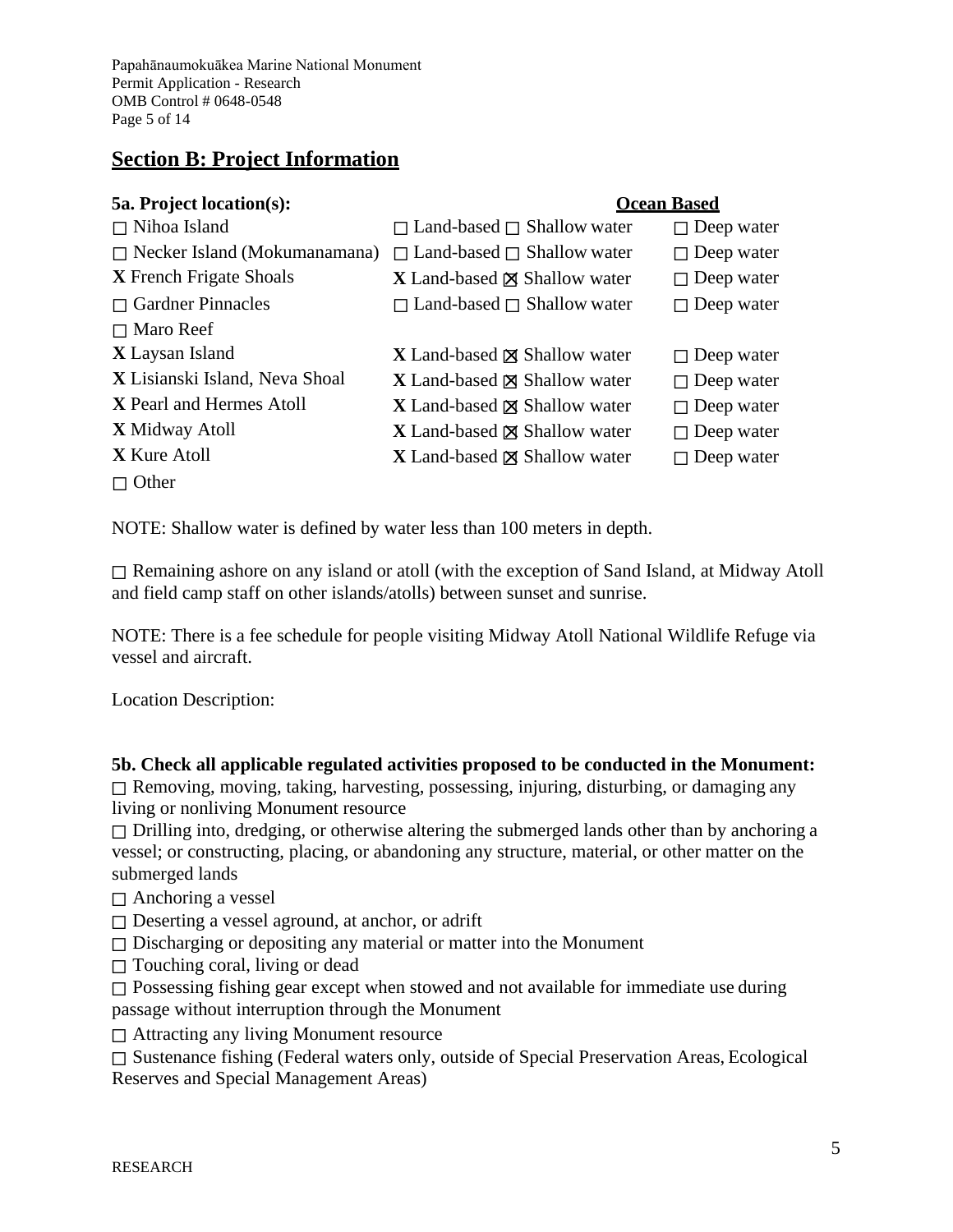Papahānaumokuākea Marine National Monument Permit Application - Research OMB Control # 0648-0548 Page 6 of 14

 $\Box$  Subsistence fishing (State waters only)

□ Swimming, snorkeling, or closed or open circuit SCUBA diving within any Special Preservation Area or Midway Atoll Special Management Area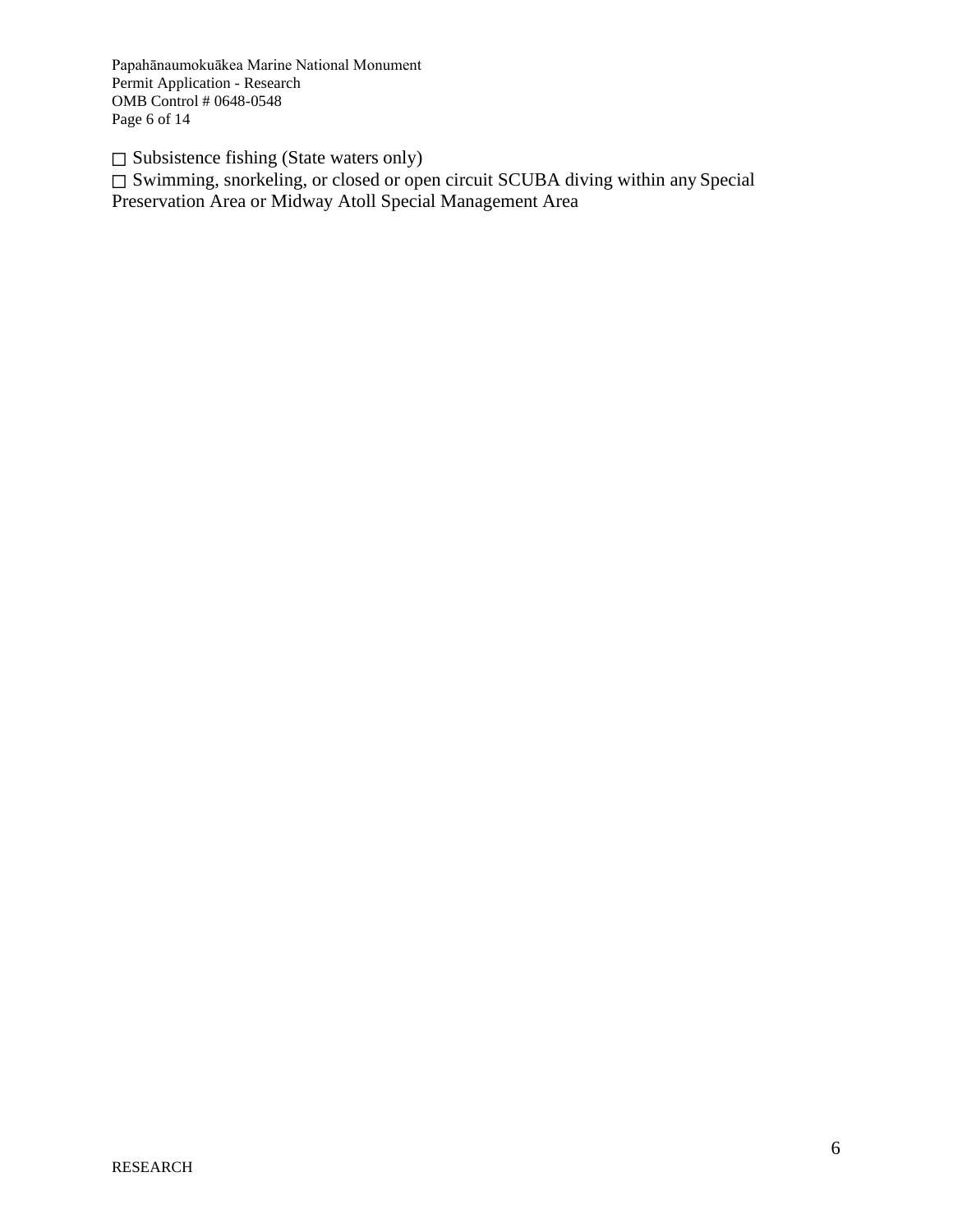Papahānaumokuākea Marine National Monument Permit Application - Research OMB Control # 0648-0548 Page 7 of 14

## *6.* **Purpose/Need/Scope** *State purpose of proposed activities:*

The purpose and scope of this research is to analyze the derelict fishing gear washing ashore in Papahānaumokuākea Marine National Monument in order to trace the fishing gear back to its fishery of origin.

There are thousands of pounds of marine debris washing ashore or getting caught in the reefs of the Monument every year. Debris removal efforts do not match the estimated accumulation rate. And, there is currently not enough evidence to determine the sources of the derelict fishing gear that is degrading the natural resources of the Monument and posing hazards of entanglement, ingestion, foreign species invasion, and habitat degradation for the protected, threatened and endangered wildlife that live within the Monument. This research will raise awareness of derelict fishing gear in the Monument, source the derelict fishing gear to the fishery and country of origin, build the most comprehensive identification database on derelict fishing gear to date, and establish the framework for means of accountability in order to collaborate towards sustainable solutions to this issue.

\*Considering the purpose of the proposed activities, do you intend to film / photograph federally protected species? Yes  $\Box$  No **X** 

If so, please list the species you specifically intend to target.

NOAA PIFSC, NOAA ONMS PMNM, State of Hawaii, and USFWS will photograph federally protected species.

For a list of terrestrial species protected under the Endangered Species Act visit: <http://www.fws.gov/endangered/>

For a list of marine species protected under the Endangered Species Act visit: <http://www.nmfs.noaa.gov/pr/species/esa/>

For information about species protected under the Marine Mammal Protection Act visit: <http://www.nmfs.noaa.gov/pr/laws/mmpa/>

## **7. Answer the Findings below by providing information that you believe will assist the Co-Trustees in determining how your proposed activities are compatible with the conservation and management of the natural, historic, and cultural resources of the Monument:**

The Findings are as follows:

a. How can the activity be conducted with adequate safeguards for the cultural, natural and historic resources and ecological integrity of the Monument?

Plastic pollution is degrading the cultural, natural and historic resources in the Monument. This proposed research involves collecting samples of nets and fishing gear from the FADs and ghost nets that are to be removed by the collaborative group on the Fall 2020 Northwestern Hawaiian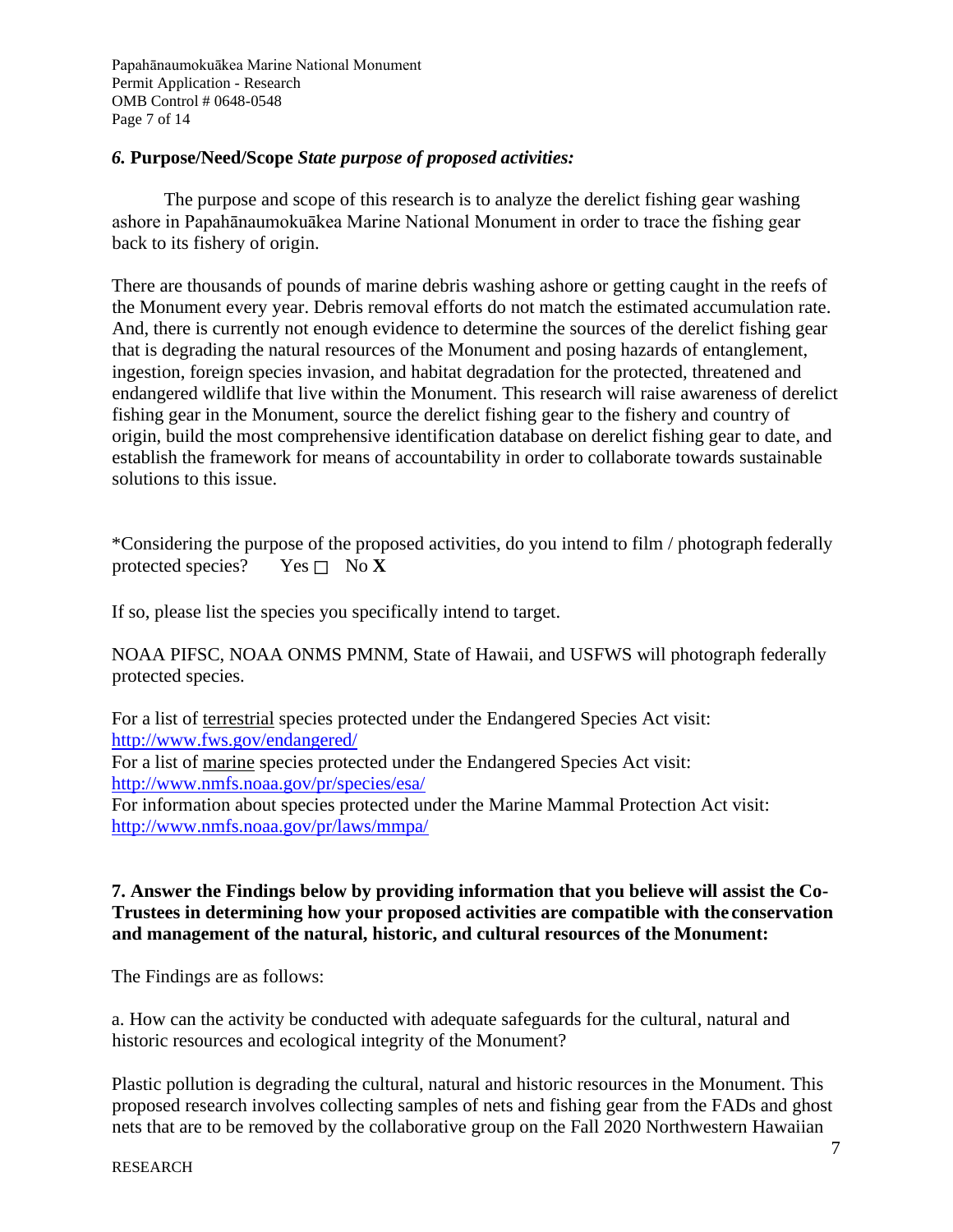Papahānaumokuākea Marine National Monument Permit Application - Research OMB Control # 0648-0548 Page 8 of 14

Islands Marine Debris Removal cruise. These samples of nets and other marine debris will allow us to determine the chemical composition and sources of the derelict fishing gear in the Monument, which will enable the establishment of the framework for future mitigation solutions with fisheries throughout the Pacific.

b. How will the activity be conducted in a manner compatible with the management direction of this proclamation, considering the extent to which the conduct of the activity may diminish or enhance Monument cultural, natural and historic resources, qualities, and ecological integrity, any indirect, secondary, or cumulative effects of the activity, and the duration of such effects?

Samples for our research will only be collected from the nets that the collaborative NWHI Marine Debris Removal Project will already be removing. Our sampling protocol will be conducted on the vessel M/V IMUA, or on land in Honolulu, so that there will be no added interactions with the Monument resources.

c. Is there a practicable alternative to conducting the activity within the Monument? If not, explain why your activities must be conducted in the Monument.

No, there is not a practicable alternative since our partners with the NWHI Marine Debris Removal Project, particularly Papahānaumokuākea Marine Debris Project, will be removing nets from the Monument in September/October. In order to achieve our research objectives to determine the type and source of the derelict fishing gear found in the Monument, we must obtain net samples from the monument. This collaborative NWHI Marine Debris Removal Project cruise in September/October is the perfect opportunity for us to obtain samples from the Monument, and aligns perfectly with the grant that CMDR has received to support a graduate student and research technician to conduct this research.

d. How does the end value of the activity outweigh its adverse impacts on Monument cultural, natural and historic resources, qualities, and ecological integrity?

The activities shall not impact the Monument's integrity since all activities will be performed on a vessel (M/V IMUA) that already intends on being in the Monument. CMDR's research sampling activities will occur on the vessel or back on land in Honolulu without causing any further impacts to the Monument. The end value will provide knowledge of the polymer composition and identify the source of the derelict fishing gear found in the Monument. The goal is to then partner with fishermen/fishers and regional fishery councils throughout the Pacific to raise awareness of the damage caused by the derelict fishing gear and work towards solutions, which will benefit the Monument.

e. Explain how the duration of the activity is no longer than necessary to achieve its stated purpose.

The net sample collection will only occur for as long as the collaborative NWHI Marine Debris Removal Project group and/or other separately permitted expeditions are carrying out the marine debris removal mission. This activity will be partnering with Papahānaumokuākea Marine Debris Project, NOAA PIFSC ESD, NOAA ONMS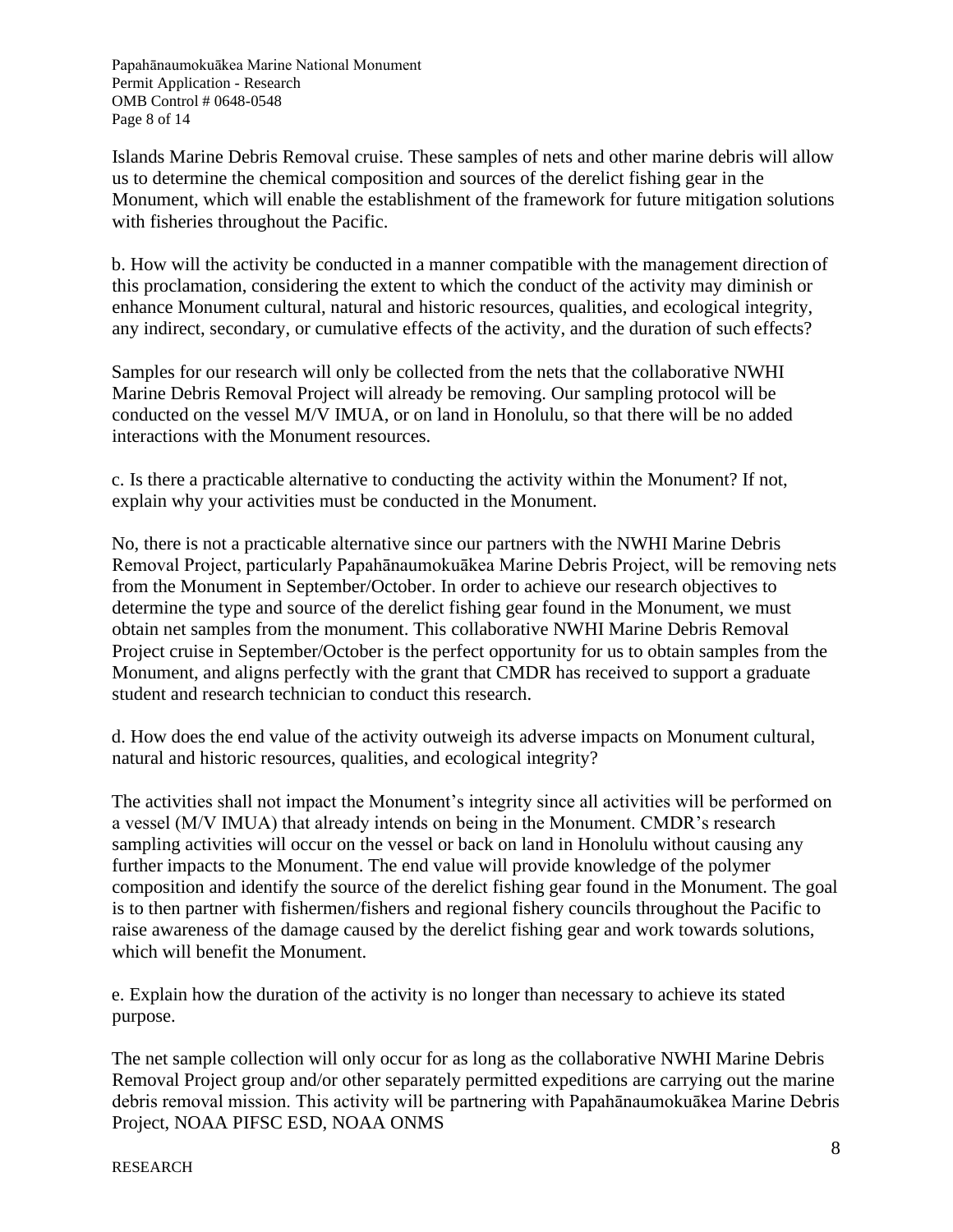Papahānaumokuākea Marine National Monument Permit Application - Research OMB Control # 0648-0548 Page 9 of 14

PMNM, State of Hawaii DLNR DOFAW, and USFWS already removing marine debris and our activities will not prolong their mission.

f. Provide information demonstrating that you are qualified to conduct and complete the activity and mitigate any potential impacts resulting from its conduct.

Jennifer Lynch, Ph.D., has been employed by the Department of Commerce, National Institute of Standards and Technology (NIST) for 17 years. She has been the co-director of CMDR at Hawaii Pacific University since inception in Jan 2019. She has published over 50 peer-reviewed scientific manuscripts, many of which in collaboration with NOAA, including the PIFSC scientists. Eight of these publications focus on plastic marine debris in Hawaii. She has been invited to speak about polymer identification methods of micro to mega-plastics at the National Academies of Sciences, Engineering and Medicine. She has mentored over 80 students through research projects, all related to pollution in the ocean. These net samples will be included in a larger study that was funded by the Norwegian Retailers' Environment Fund, in which Jennifer Lynch is a P.I., and is financially supporting Raquel Corniuk and Drew McWhirter. The net photos and subsamples will be compared to nets also sampled in the Main Hawaiian Islands, Palmyra Atoll, and the North Pacific gyre through additional collaborations with DLNR, The Nature Conservancy, and Ocean Voyages Institute. Samples from five nets from Palmyra and at least six nets from the Main Hawaiian Islands are already collected for this project. HPU has become a member of the Global Ghost Gear Initiative and has shared their proposal and protocols for member input. Lynch has begun partnering with the International Seafood Sustainability Foundation for making connections with the tuna purse seine fishery, especially those operating out of the Eastern Pacific.

g. Provide information demonstrating that you have adequate financial resources available to conduct and complete the activity and mitigate any potential impacts resulting from its conduct.

All financial resources for the mission of recovering debris from the Monument are provided by partners at the NOAA Restoration Center/Damage Assessment Remediation, and Restoration Program, State of Hawaii DLNR DOFAW, NOAA PIFSC ESD, and USFWS.

The financial resources to fund this specific research project were provided by the Norwegian Retailers' Environment Fund to HPU (https:/[/www.hpu.edu/about-us/news-and](http://www.hpu.edu/about-us/news-and-)events/news/2020/04/cmdr-receives-grant-to-protect-reefs.html or https://handelensmiljofond.no/en/projects-to-tackle-plastic-pollution-worldwide-awardedgrants)

h. Explain how your methods and procedures are appropriate to achieve the proposed activity's goals in relation to their impacts to Monument cultural, natural and historic resources, qualities, and ecological integrity.

Sampling methods of the derelict fishing gear of interest will only occur on the vessel (M/V IMUA or TBD Additional Vessel) or on land in Honolulu. Further sampling efforts will occur in the laboratory of the HPU Center for Marine Debris Research, Oceanic Institute in Waimanalo, Hawaii. We are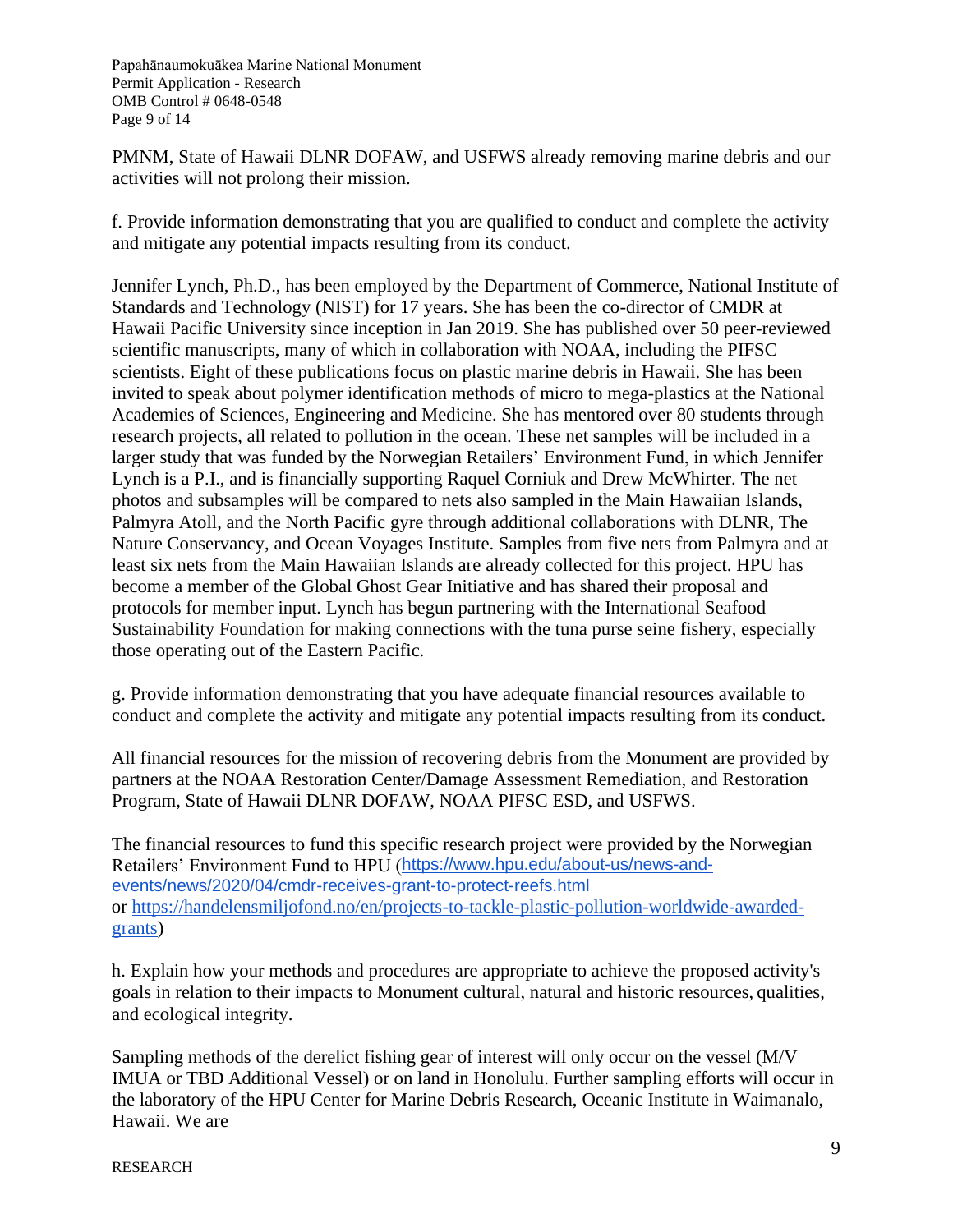Papahānaumokuākea Marine National Monument Permit Application - Research OMB Control # 0648-0548 Page 10 of 14

undertaking the most meticulous sampling protocol of ghost fishing gear ever attempted in the Hawaiian Islands, or nearly anywhere in the world. Based on conversations with our GGGI network, there is only one other research protocol that is more extensive, which is in Norway, and in that study they are untangling the entire net mass to measure complete dimensions. We believe that our intensive sampling, polymer identification methods, and extensive social science survey plan will improve our chances of identifying the responsible fisheries. We are adding protocol details to what NOAA performed starting in the 1990s. Those additions include 1) sampling additional gear and gear configurations, rather than only the net webbing, 2) performing polymer identification and including this information on each photo description which will improve surveyors accuracy for gear use, and 3) reaching farther and more diverse fishers or fisheries experts from all regions of the Pacific Ocean, including Central and South American countries.

i. Has your vessel been outfitted with a mobile transceiver unit approved by OLE and complies with the requirements of Presidential Proclamation 8031?

### Yes

j. Demonstrate that there are no other factors that would make the issuance of a permit for the activity inappropriate.

The only activity proposed is to sample derelict fishing gear that the collaborative NWHI Marine Debris Removal project group and/or another separately permitted expedition will be removing from the Monument. We are not requiring any additional activities from the working group, that they will not already be doing. The goal is to partner with this project so that the Center for Marine Debris Research can analyze these subsamples in the laboratory to understand chemical composition of the fishing gear and source them back to the fisheries of origin.

#### **8. Procedures/Methods:**

Sampling Procedures

Our goal is to obtain at least 10 large net samples for our research from this NWHI Marine Debris Removal Project cruise and/or another separately permitted expedition. When a large net is found washed ashore on an island or atoll during the marine debris removal effort, a GPS waypoint will be taken at the net and photos will be taken of the net in its original state, which includes 4 photos around the net and one photo above the net. After the net sample is removed from the shoreline and transported to the vessel by the collaborative NWHI Marine Debris Removal Project group (NOAA PIFSC ESD will lead shoreline removal and small boat operations), the sample will be tagged with a metal dog-tag and brightly colored tape. The net will dry on the back deck of the vessel until it is ready to be bagged into a commercial lift bag, or if it is too large to fit in a lift bag it will be contained in a cargo net. The lift bag (or cargo net) will be flagged with bright tape or spray paint and labeled with the sample number, island or atoll where found, and date found. The net and all components of the net will remain intact as it was in its original state until it can be meticulously analyzed back on land at HPU CMDR or the NOAA IRC, Honolulu, Hawaii.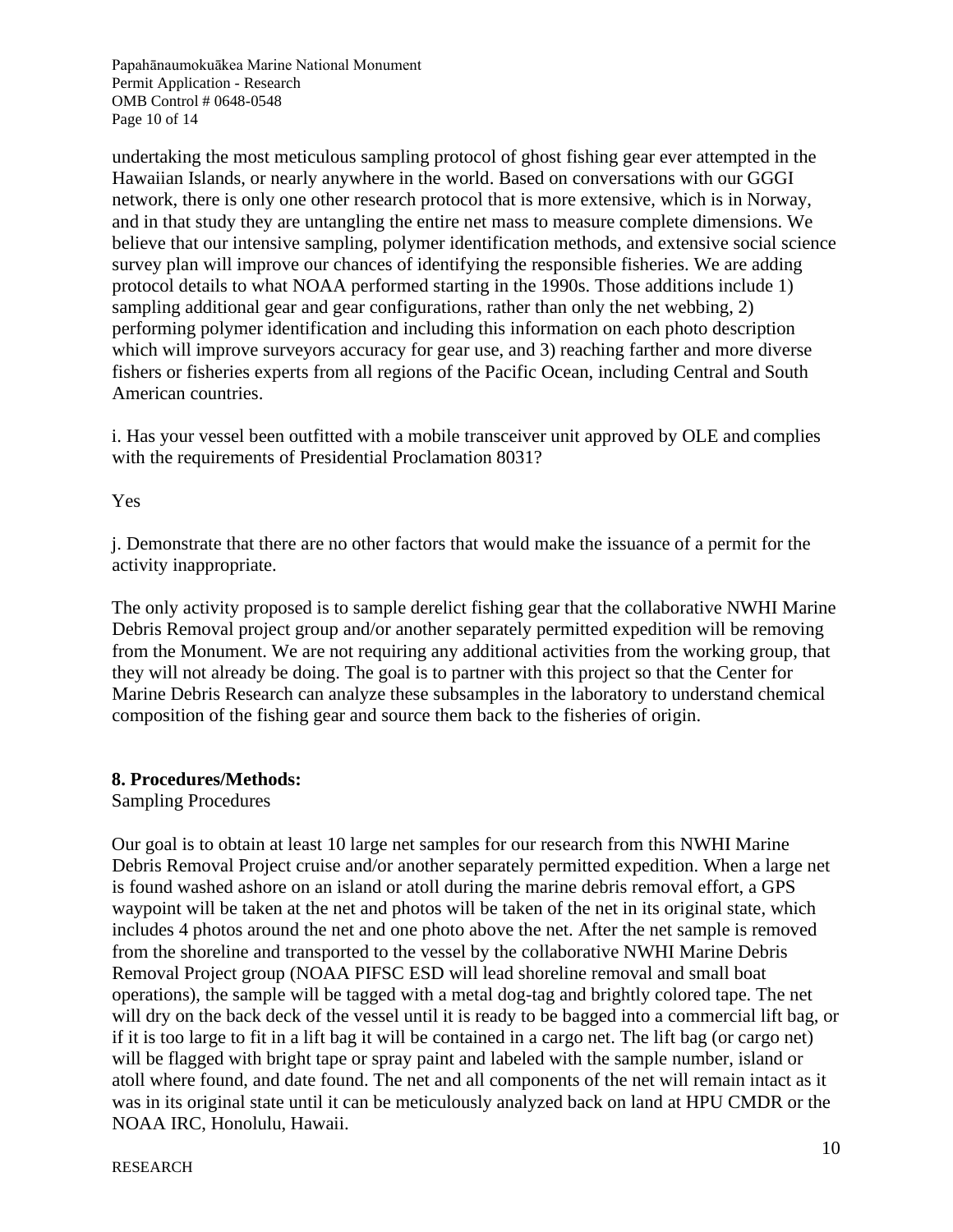Papahānaumokuākea Marine National Monument Permit Application - Research OMB Control # 0648-0548 Page 11 of 14

Back on land in Honolulu, the net will be divided into four sections. Starting with one section, using a sharp knife we will remove samples by cutting one-foot pieces of line, rope, or net from the mass for all distinct net types and features. If there is a unique feature about the line (i.e. tied in a unique knot, merged with another type of line, or has metal attached, hard plastic floats or buoys) we will sample this portion. Special care will be taken to look for gear tags, such as threads that are spliced into lines or metal/plastic tags with identifying markings. We will record information about the sample and what it was originally attached to within the mass. Each sample collected will be photographed, labelled, and additional information will be taken (biofouling scale, color, type). These samples will be bagged accordingly and brought back to the Center for Marine Debris Research for further analysis. Further analysis includes measurements of line and mesh, polymer identification, creation of a database and survey of subsample photos with accompanying measurements and polymer composition, and a survey of experts to identify the fisheries of origin.

# **NOTE: If land or marine archeological activities are involved, contact the Monument Permit Coordinator at the address on the general application form before proceeding.**

**9a. Collection of specimens - collecting activities (would apply to any activity): organisms or objects (List of species, if applicable, attach additional sheets if necessary):**  $N/A$ 

Common name:

Scientific name:

# & size of specimens:

Collection location:

☐ Whole Organism ☐ Partial Organism

### **9b. What will be done with the specimens after the project has ended?**

**9c. Will the organisms be kept alive after collection?** ☐ **Yes** ☐ **No**

• General site/location for collections: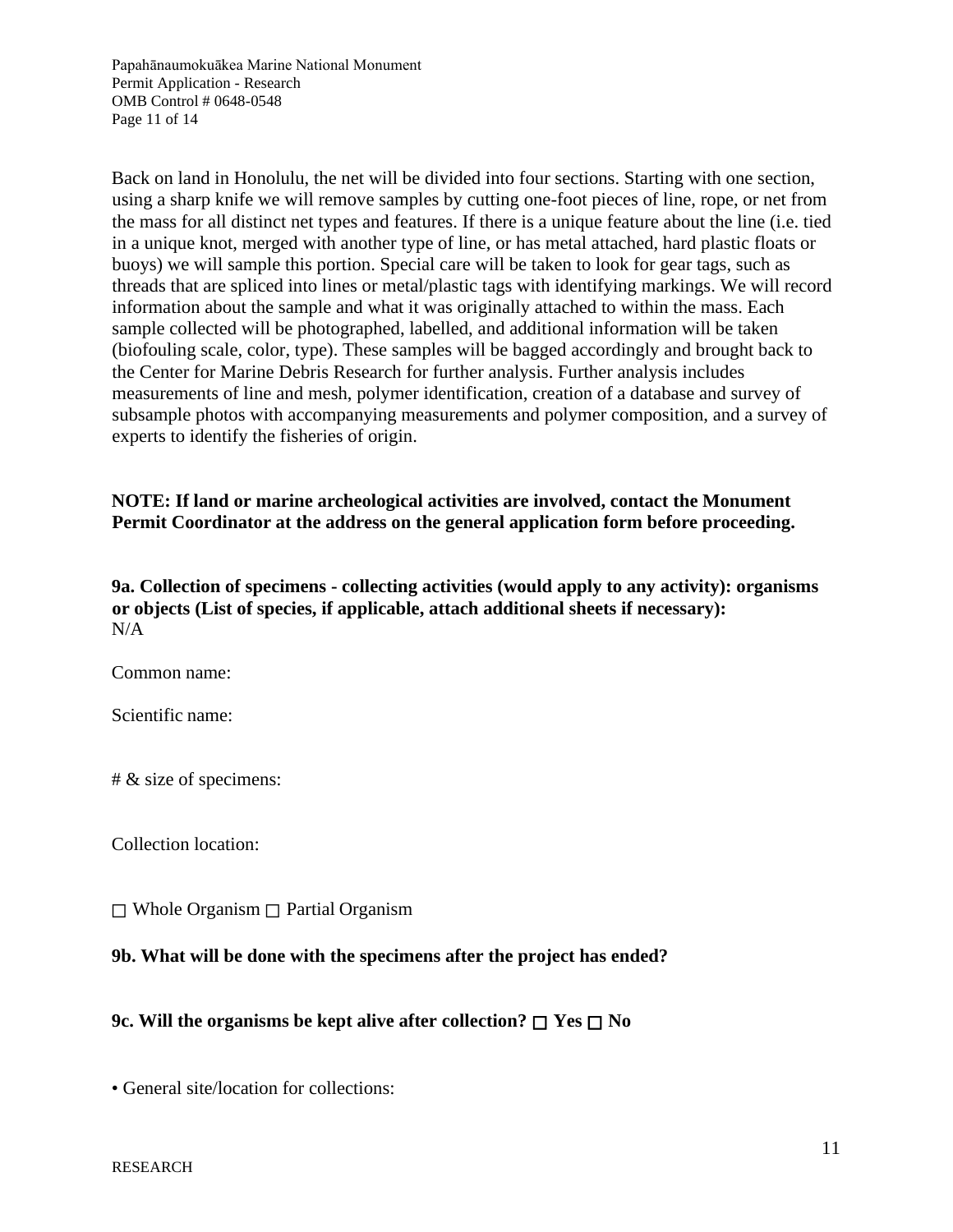Papahānaumokuākea Marine National Monument Permit Application - Research OMB Control # 0648-0548 Page 12 of 14

- Is it an open or closed system? □ Open □ Closed
- Is there an outfall? □ Yes □ No
- Will these organisms be housed with other organisms? If so, what are the other organisms?
- Will organisms be released?

#### **10. If applicable, how will the collected samples or specimens be transported out of the Monument?**

Net samples will be collected from those removed by the collaborative NWHI Marine Debris Removal Project group or other separately permitted expeditions aboard the M/V IMUA or TBD Additional Vessel. Back on O'ahu net samples will either be transported to the Center for Marine Debris Research for analysis, or analyzed after the mission offload at the NOAA IRC in Honolulu, Hawaii.

### **11. Describe collaborative activities to share samples, reduce duplicative sampling, or duplicative research:**

We will share our sampling and analysis with NOAA PIFSC, NOAA PIRO, NOAA Marine Debris Program, Global Ghost Gear Initiative, Papahānaumokuākea Marine Debris Project, Ocean Voyages Institute, DLNR DAR, and the International Seafood Sustainability Foundation. We will continue to build this derelict fishing gear database and share our data with any collaborators involved in this research.

#### **12a. List all specialized gear and materials to be used in this activity:**  $N/A$

### **12b. List all Hazardous Materials you propose to take to and use within the Monument:** NONE

#### **13. Describe any fixed installations and instrumentation proposed to be set in the Monument:**

NONE

### **14. Provide a timeline for sample analysis, data analysis, write-up and publication of information:**

October 2020 (or other months/expeditions up until October 2021): Sample collection November 2020 to January 2021: Sample analysis (i.e. polymer identification using Fourier-Transformed Infrared Spectroscopy (FTIR)), social science survey creation January 2021 to February 2021: Surveys are sent out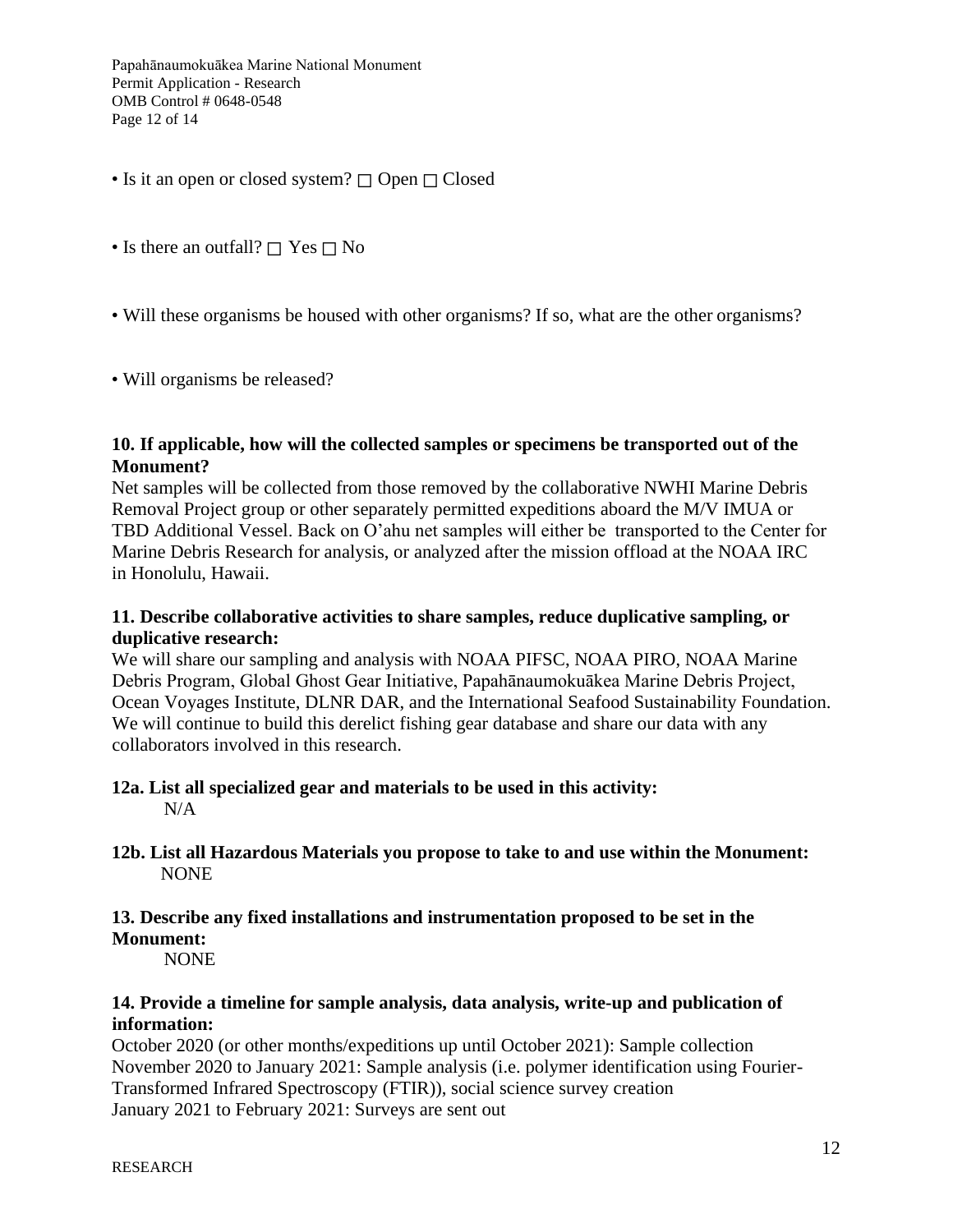Papahānaumokuākea Marine National Monument Permit Application - Research OMB Control # 0648-0548 Page 13 of 14

February to May 2021: Data analysis and write up

December 2021: Peer reviewed manuscript published of polymer identification and sourced fisheries of fishing gear types

# **15. List all Applicants' publications directly related to the proposed project:**

1. Gove, J.M., Whitney, J.L., McManus, M.M., Lecky, J., Carvalho, F.C., **Lynch, J.M.,** Li, J., Neubauer, P., Smith, K.A., Phipps, J.E., Kobayashi, D.R., Balagso, K.B., Contreras, E.A., Manuel, M.E., Merrifield, M.A., Polovina, J.J., Asner, G.P., Maynard, J.A., Williams, G.J. 2019. Prey-sized plastics are invading larval fish nurseries. *Proceedings of the National Academy of Science*. 116(48):24143-24149. DOI 10.1073/pnas.1907496116.

**2.** Brignac K.C., Jung M.R., King C., Royer S.-J., Blickley L., Lamson M.R., Potemra J.T., **Lynch J.M**. 2019. Marine Debris Polymers on Main Hawaiian Island Beaches, Sea Surface, and Seafloor. *Environmental Science and Technology*. 53(21):12218-12226. DOI 10.1021/acs.est.9b03561.

3. Currie J., Stack S., Brignac K.C., **Lynch J.M.** 2019. Nearshore sea surface macro marine debris in Maui County, Hawaii: distribution, drivers, and polymer composition. *Marine Pollution Bulletin*. 138:70-83. DOI 10.1016/j.marpolbul.2018.11.026

4. **Lynch J.M**. 2018. Quantities of marine debris ingested by sea turtles: Global meta-analysis highlights need for standardized data reporting methods and reveals relative risk. *Environmental Science and Technology.* 52:12026-12038. DOI 10.1021/acs.est.8b02848.

5. Jung M.R., Balazs G.H., Work T.M., Jones T.T., Orski S.V., Rodriguez C. V., Beers K.L., Brignac K.C., Hyrenbach K.D., Jensen B.A., **Lynch J.M.** 2018. Polymer Identification of Plastic Debris Ingested by Pelagic-phase Sea Turtles in the Central Pacific. *Environmental Science and Technology.*  52:11535-11544. DOI 10.1021/acs.est.8b03118.

6. Jung M.R., Horgen F.D., Orski S.V., Rodriguez C. V., Beers K.L., Balazs G.H., Jones T.T., Work T.M., Brignac K.C., Royer S-J., Hyrenbach K.D., Jensen B.A., **Lynch J.M.** 2018. Validation of ATR FT-IR to identify polymers of plastic marine debris, including those ingested by marine organisms. *Marine Pollution Bulletin*. 127:704-716. DOI 10.1016/j.marpolbul.2017.12.061.

7. Clukey K.E., Lepczyk C.A., Balazs G.H., Work T.M., Li Q.X., Bachman M.J., **Lynch J.M.** 2018. Persistent Organic Pollutants in Fat of Three Species of Pacific Pelagic Longline Caught Sea Turtles: Accumulation in Relation to Ingested Plastic Marine Debris. *Science of the Total Environment.* 610- 611:402-411. DOI 10.1016/j.scitotenv.2017.07.242.

8. Clukey K.E., Lepczyk C.A., Balazs G., Work T., **Lynch J.M.** 2017. Investigation of Plastic Debris Ingestion by Four Species of Sea Turtles Collected as Bycatch in Pelagic Pacific Longline Fisheries. *Marine Pollution Bulletin.* 120(1-2):117-125. DOI 10.1016/j.marpolbul.2017.04.064.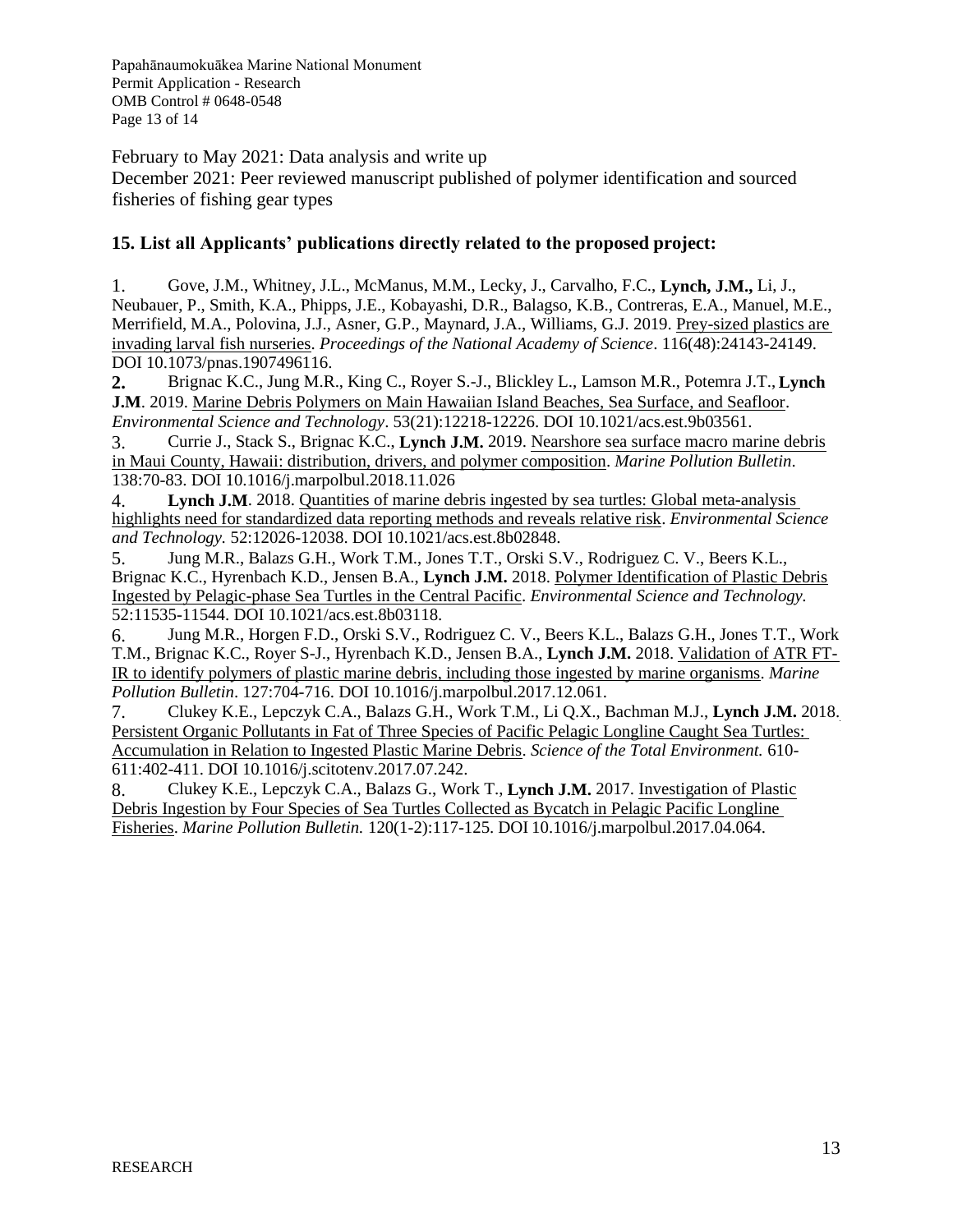Papahānaumokuākea Marine National Monument Permit Application - Research OMB Control # 0648-0548 Page 14 of 14

With knowledge of the penalties for false or incomplete statements, as provided by 18 U.S.C. 1001, and for perjury, as provided by 18 U.S.C. 1621, I hereby certify to the best of my abilities under penalty of perjury of that the information I have provided on this application form is true and correct. I agree that the Co-Trustees may post this application in its entirety on the Internet. I understand that the Co-Trustees will consider deleting all information that I have identified as "confidential" prior to posting the application.

Junifin Lynch

April 29, 2020

Signature Date

## **SEND ONE SIGNED APPLICATION VIA MAIL TO THE MONUMENT OFFICE BELOW:**

NOAA/Inouye Regional Center NOS/ONMS/PMNM/Attn: Permit Coordinator 1845 Wasp Blvd, Building 176 Honolulu, HI 96818 FAX: (808) 455-3093

### **DID YOU INCLUDE THESE?**

☐ Applicant CV/Resume/Biography

☐ Intended field Principal Investigator CV/Resume/Biography

☐ Electronic and Hard Copy of Application with Signature

□ Statement of information you wish to be kept confidential

☐ Material Safety Data Sheets for Hazardous Materials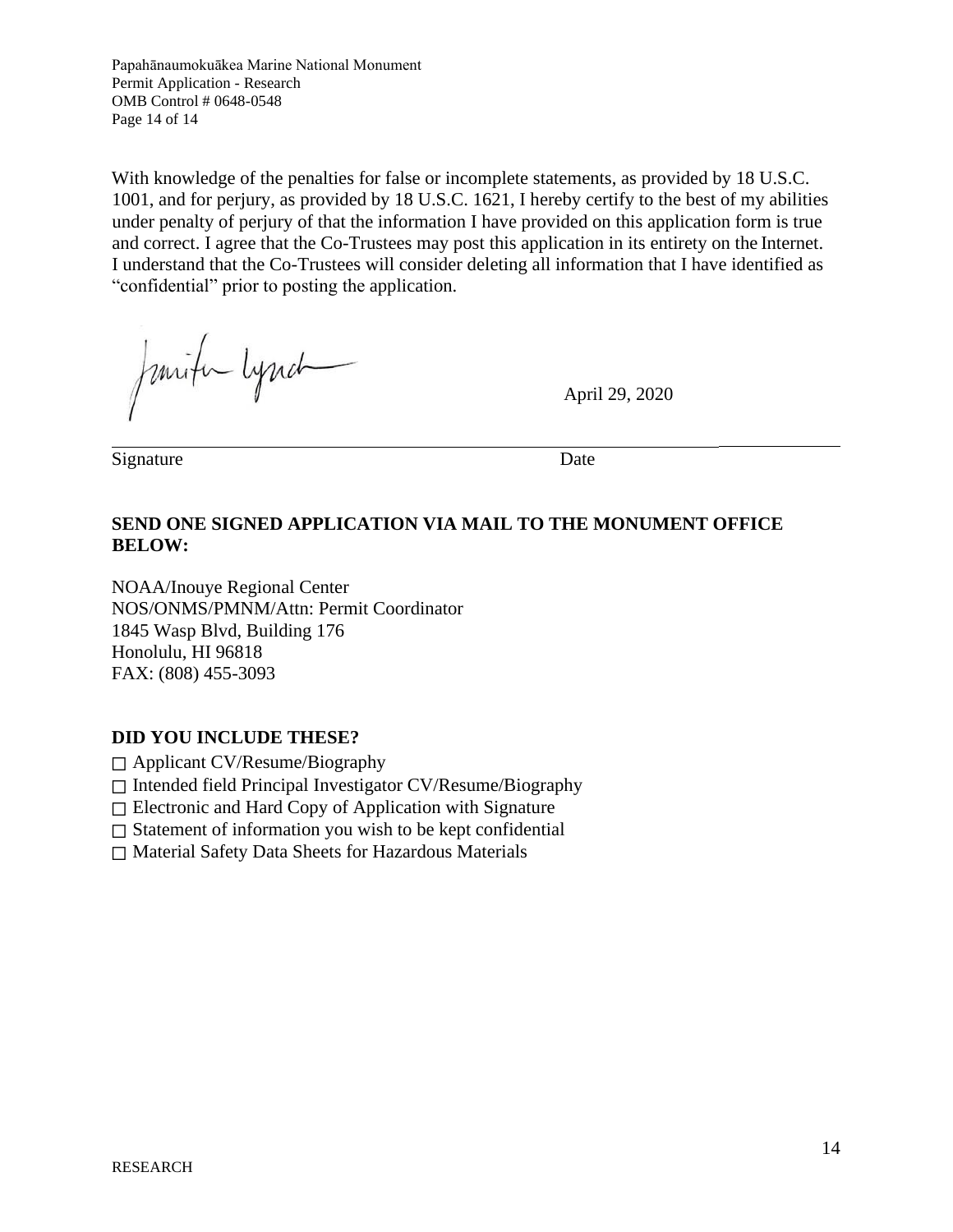# **Papahānaumokuākea Marine National Monument Compliance Information Sheet**

**1. Updated list of personnel to be covered by permit. List all personnel names and their roles here (e.g. John Doe, Diver; Jane Doe, Field Technician, Jerry Doe, Medical Assistant):** 

Jennifer Lynch Co-Director of Center for Marine Debris Research (CMDR), Hawaii Pacific University (HPU) 808-236-3582 (office) or 843-442-2188 (cell) jmlynch@hpu.edu Raquel Corniuk Research Technician Center for Marine Debris Research (CMDR), Hawaii Pacific University (HPU) 714-316-9942 (cell) rcorniuk1@my.hpu.edu Andrew McWhirter Research Technician / Graduate Student (pursuing Master's degree) Center for Marine Debris Research (CMDR), Hawaii Pacific University (HPU) 808-773-3232 (cell) drew.mcwhirter@gmail.com

### **2. Specific Site Location(s): (Attach copies of specific collection locations):**

French Frigate Shoals Laysan Island Lisianski Island, Neva Shoal Pearl and Hermes Atoll Midway Atoll Kure Atoll

**3. Other permits (list and attach documentation of all other related Federal or State permits):**

N/A

**3a. For each of the permits listed, identify any permit violations or any permit that was suspended, amended, modified or revoked for cause. Explain the circumstances surrounding the violation or permit suspension, amendment, modification or revocation.**

 $N/A$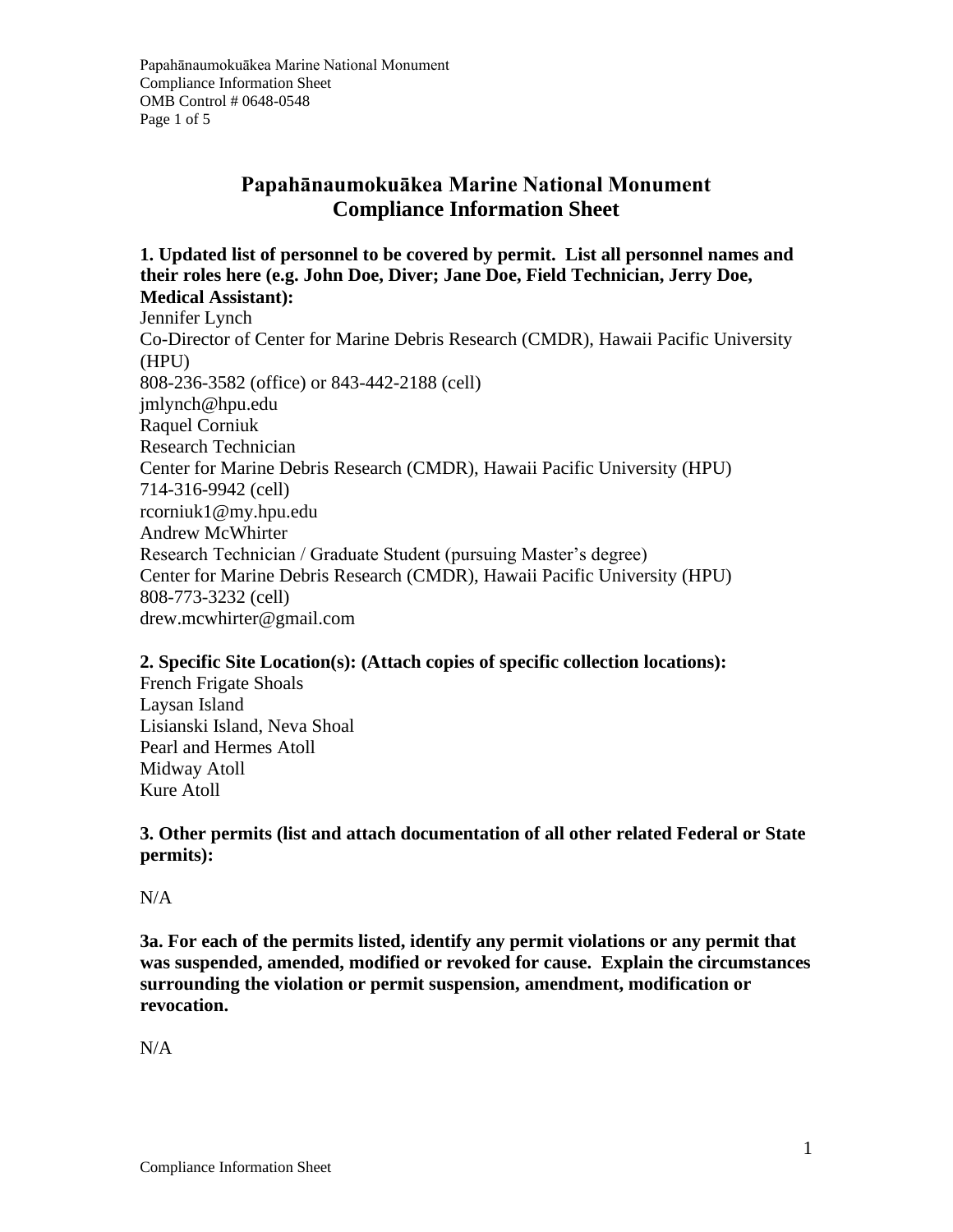Papahānaumokuākea Marine National Monument Compliance Information Sheet OMB Control # 0648-0548 Page 2 of 5

**4. Funding sources (Attach copies of your budget, specific to proposed activities under this permit and include funding sources. See instructions for more information):**

N/A

## **5. Time frame:**

2020-2021, as part of multiple cruises Activity start: 10/24/2020 Activity completion: 10/23/2021

Dates actively inside the Monument: (TBD) From: To:

Describe any limiting factors in declaring specific dates of the proposed activity at the time of application: N/A

Personnel schedule in the Monument: Minimal. To be determined.

No separately permitted researchers will accompany the October 2020 Imua expedition. Work will be carried out by PMNM employees.

**6. Indicate (with attached documentation) what insurance policies, bonding coverage, and/or financial resources are in place to pay for or reimburse the Monument trustees for the necessary search and rescue, evacuation, and/or removal of any or all persons covered by the permit from the Monument:**

**7. Check the appropriate box to indicate how personnel will enter the Monument:**

X☐ Vessel  $\Box$  Aircraft

Provide Vessel and Aircraft information: M/V IMUA, TBD potential additional vessel

**8. The certifications/inspections (below) must be completed prior to departure for vessels (and associated tenders) entering the Monument. Fill in scheduled date (attach documentation):**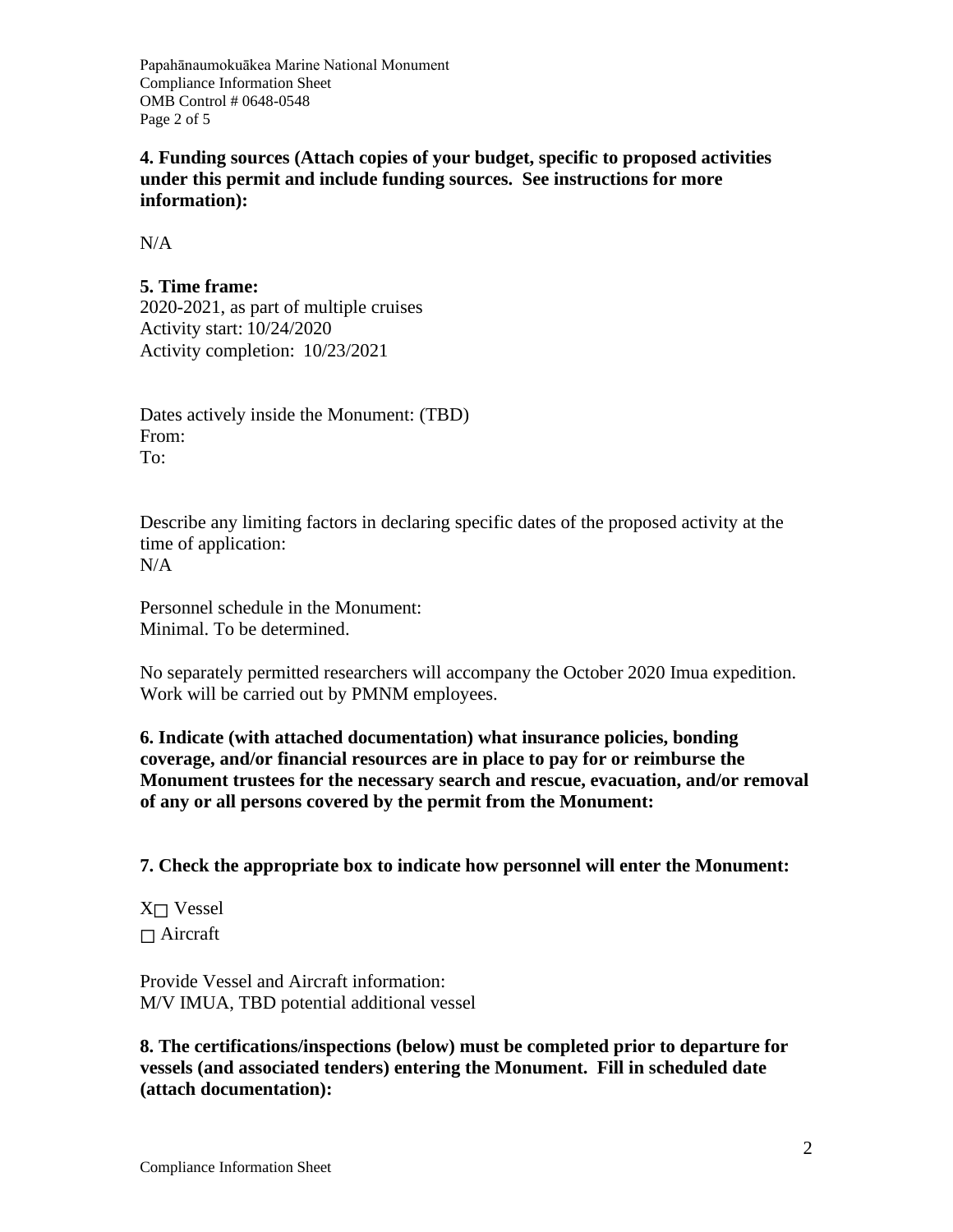Papahānaumokuākea Marine National Monument Compliance Information Sheet OMB Control # 0648-0548 Page 3 of 5

☐ Rodent free, Date:

☐ Tender vessel, Date:

☐ Ballast water, Date:

 $\Box$  Gear/equipment, Date:

 $\Box$  Hull inspection, Date:

#### **9. Vessel information (NOTE: if you are traveling aboard a National Oceanic and Atmospheric Administration vessel, skip this question):**

Vessel name: M/V IMUA, TBD additional vessel Vessel owner: Captain's name: IMO#: Vessel ID#: Flag: Vessel type: Merchant Vessel Call sign: Embarkation port: Last port vessel will have been at prior to this embarkation: Length: Gross tonnage: Total ballast water capacity volume (m3): Total number of ballast water tanks on ship: Total fuel capacity: Total number of fuel tanks on ship: Marine Sanitation Device: Type:

Explain in detail how you will comply with the regulations regarding discharge in the Monument. Describe in detail. If applicable, attach schematics of the vessel's discharge and treatment systems:

Other fuel/hazardous materials to be carried on board and amounts:

Provide proof of a National Oceanic and Atmospheric Administration (NOAA) Office of Law Enforcement-approved Vessel Monitoring System (VMS). Provide the name and contact information of the contractor responsible for installing the VMS system. Also describe VMS unit name and type:

VMS Email: Inmarsat ID#: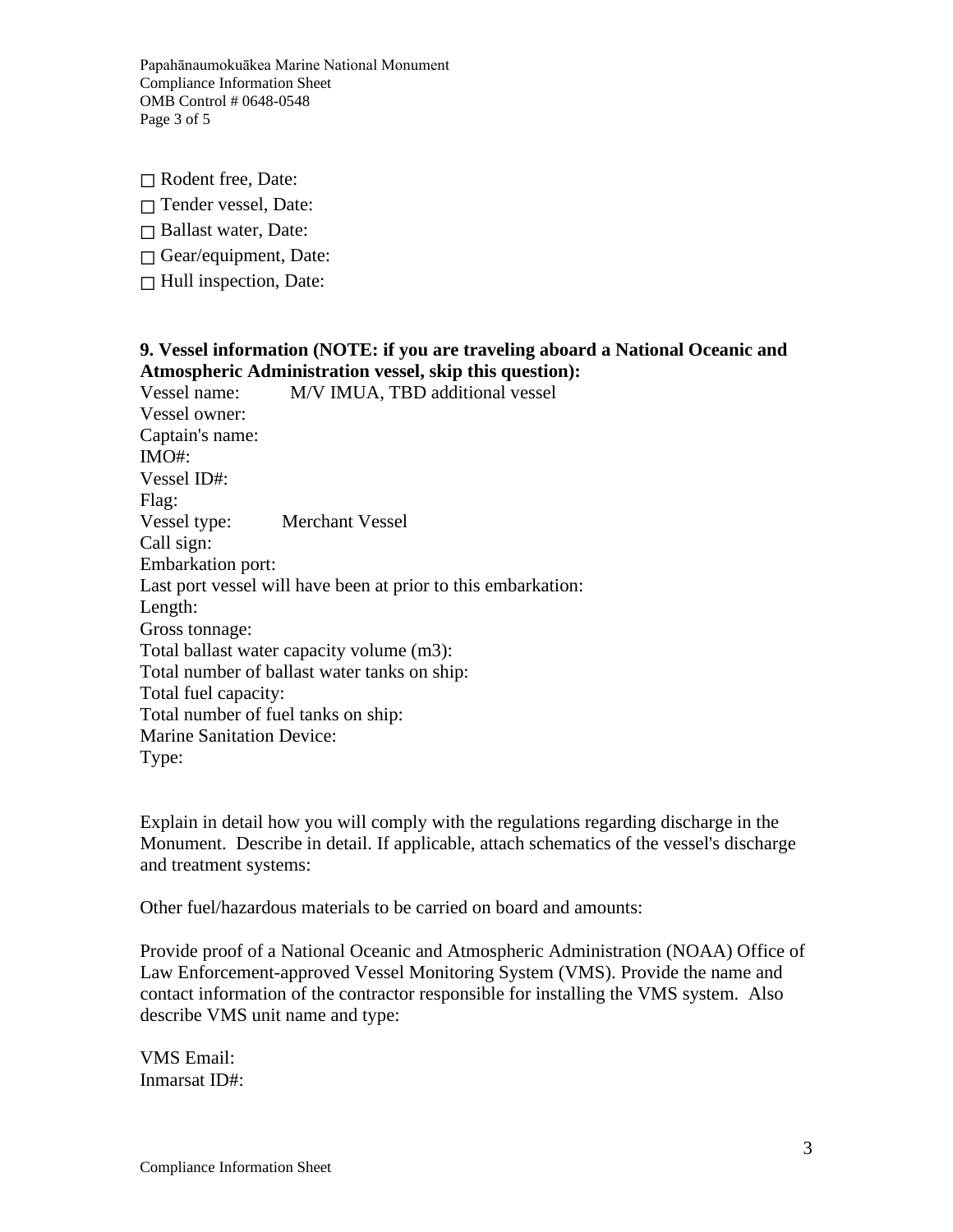Papahānaumokuākea Marine National Monument Compliance Information Sheet OMB Control # 0648-0548 Page 4 of 5

\* Individuals MUST ENSURE that a type-approved VMS unit is installed and that its automatic position reports are being properly received by the NOAA OLE system prior to the issuance of a permit. To make sure your VMS is properly configured for the NOAA OLE system, please contact NOAA OLE at (808) 725-6110 or (808) 725-6100.

\* PERMITS WILL NOT BE ISSUED TO INDIVIDUALS ENTERING THE MONUMENT VIA VESSEL UNTIL NOAA OLE HAS CONTACTED THE MONUMENT PERMIT COORDINATOR WITH A 'POSITIVE CHECK' READING.

### **10. Tender information:**

On what workboats (tenders) will personnel, gear and materials be transported within the Monument? List the number of tenders/skiffs aboard and specific types of motors: PMNM staff will lead shoreline removal and small boat operations, and only for day trips to Kure Atoll, Midway Atoll, Pearl & Hermes Atoll, Lisianski Island, Laysan Island and French Frigate Shoals.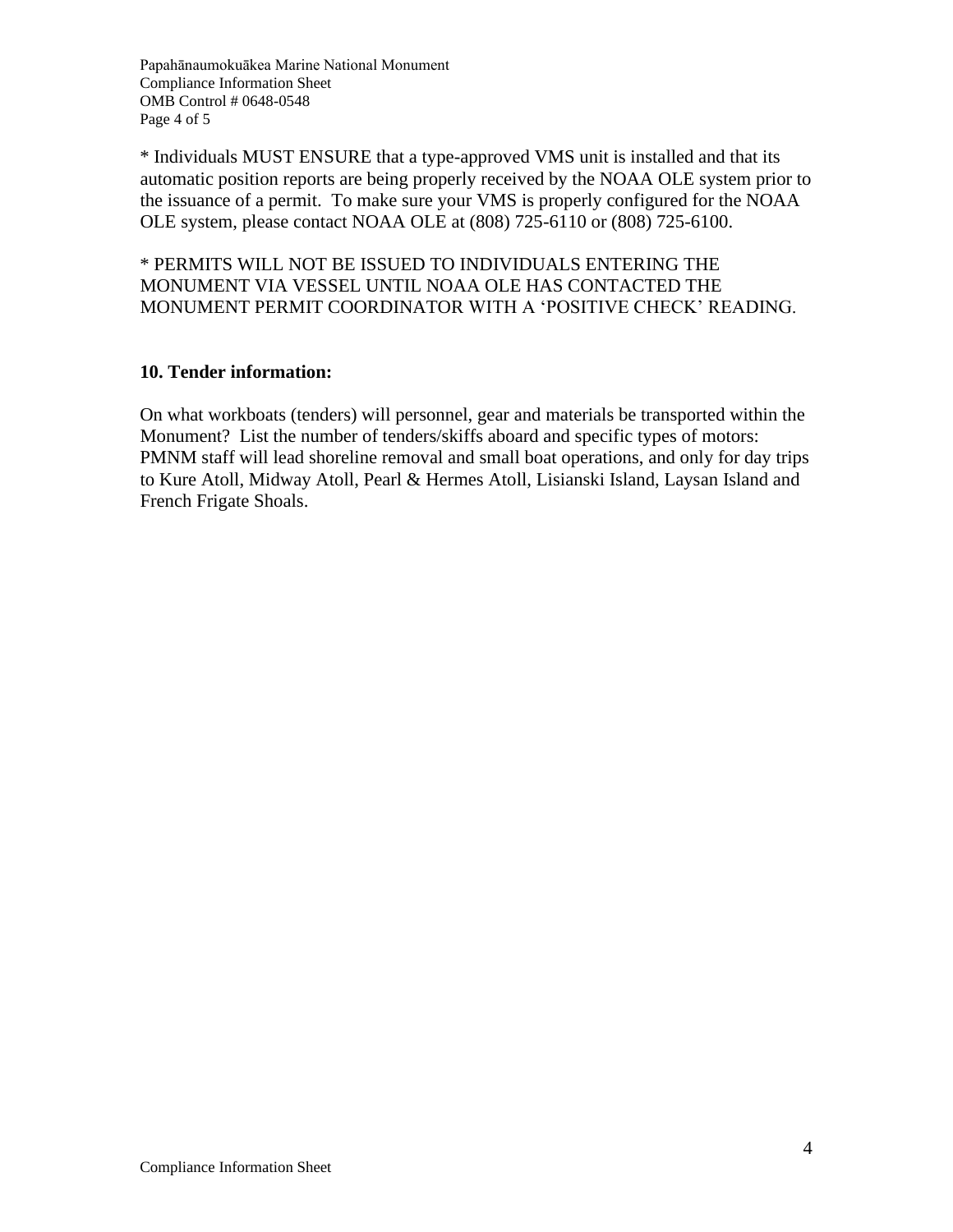Papahānaumokuākea Marine National Monument Compliance Information Sheet OMB Control # 0648-0548 Page 5 of 5

# **Additional Information for Land Based Operations**

# **11. Proposed movement of personnel, gear, materials, and, if applicable, samples:**

NOAA PIFSC ESD will lead shoreline removal and small boat operations, and only for day trips to Kure Atoll, Midway Atoll, Pearl & Hermes Atoll, Lisianski Island, Laysan Island and French Frigate Shoals.

# **12. Room and board requirements on island:**

 $N/A$ 

**13. Work space needs:** N/A

# DID YOU INCLUDE THESE?

 $\Box$  Map(s) or GPS point(s) of Project Location(s), if applicable

 $\Box$  Funding Proposal(s)

☐ Funding and Award Documentation, if already received

☐ Documentation of Insurance, if already received

☐ Documentation of Inspections

□ Documentation of all required Federal and State Permits or applications for permits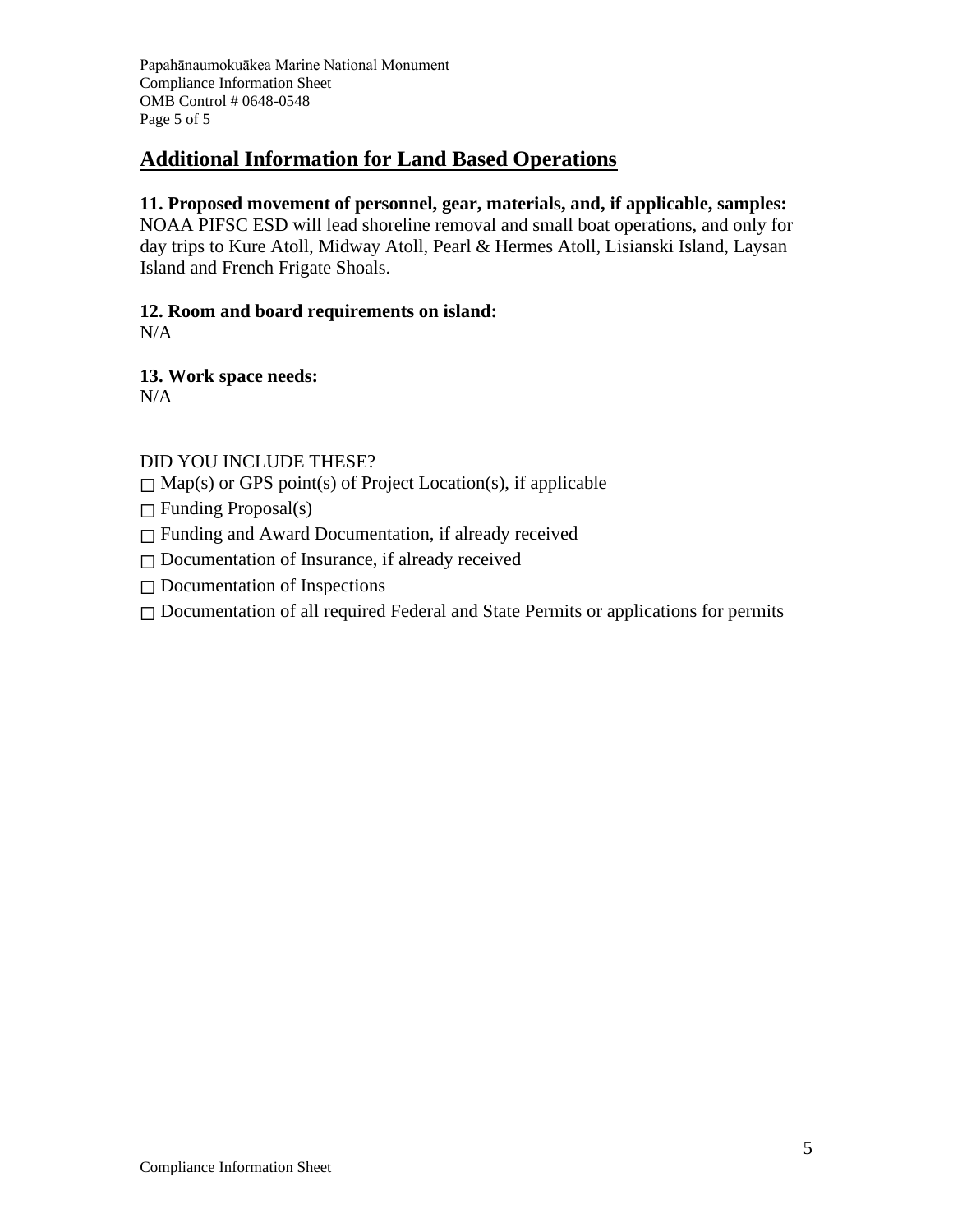**DAVID Y. IGE** GOVERNOR OF HAWAII





**SUZANNE D. CASE** CHAIRPERSON BOARD OF LAND AND NATURAL RESOURCES COMMISSION ON WATER RESOURCE MANAGEMENT

> **ROBERT K. MASUDA** FIRST DEPUTY

**M. KALEO MANUEL** DEPUTY DIRECTOR - WATER

AQUATIC RESOURCES BOATING AND OCEAN RECREATION BUREAU OF CONVEYANCES CONSERVATION AND COASTAL LANDS<br>CONSERVATION AND COASTAL LANDS<br>CONSERVATION AND RESOURCES ENFORCEMENT<br>FORESTRY AND NED<br>DIETERING<br>FORESTRY AND WILDLIFE<br>KAHOOLAWE ISLAND RESERVE COMMISSION<br>LAND RESERVE COMMISSION<br>STATE PARKS<br>

#### **STATE OF HAWAII DEPARTMENT OF LAND AND NATURAL RESOURCES**

POST OFFICE BOX 621 HONOLULU, HAWAII 96809

October 9, 2020

TO: Division of Aquatic Resources File

THROUGH: Suzanne D. Case, Chairperson

FROM: Brian J. Neilson, Administrator Division of Aquatic Resources

SUBJECT:

DECLARATION OF EXEMPTION FROM THE PREPARATION OF AN ENVIRONMENTAL ASSESSMENT UNDER THE AUTHORITY OF CHAPTER 343, HRS AND CHAPTER 11-200 HAR, FOR PAPAHĀNAUMOKUĀKEA MARINE NATIONAL MONUMENT RESEARCH PERMIT TO MS. JENNIFER LYNCH, CO-DIRECTOR, CENTER FOR MARINE DEBRIS RESEARCH (CMDR), HAWAII PACIFIC UNIVERSITY (HPU), FOR ACCESS TO STATE WATERS TO CONDUCT MARINE DEBRIS ORIGIN RESEARCH ACTIVITIES UNDER PERMIT PMNM-2020-015.

The following permitted activities are found to be exempted from preparation of an environmental assessment under the authority of Chapter 343, HRS and Chapter 11-200, HAR:

Project Title: Papahānaumokuākea Marine National Monument Research Permit to Ms. Jennifer Lynch, Co- Director, Center for Marine Debris Research (CMDR), Hawaii Pacific University (HPU), to Conduct Marine Debris Origin Research Activities.

### Permit Number: PMNM-2020-015

Project Description: The applicant proposes to conduct research on the country and fishery of origin of marine debris collected during the Fall 2020 PMNM Marine Debris Project expedition and/or other separately permitted expeditions planned between October 24<sup>th</sup>, 2020 - October 23<sup>rd</sup>, 2021. Up to 50 large net samples would be collected during the marine debris project and set aside for further sampling in Honolulu. Analyses would include measurements of line and mesh as well as polymer composition and identification in order to determine the fishery of origin. Prior to collection, a GPS point and photos would be taken of each net sample in its original state.

One research technician would access shallow water and coastal terrestrial areas of Laysan Island, Lisianski Island, Kure Atoll, Midway Atoll, Pearl and Hermes Reef, and French Frigate Shoals to conduct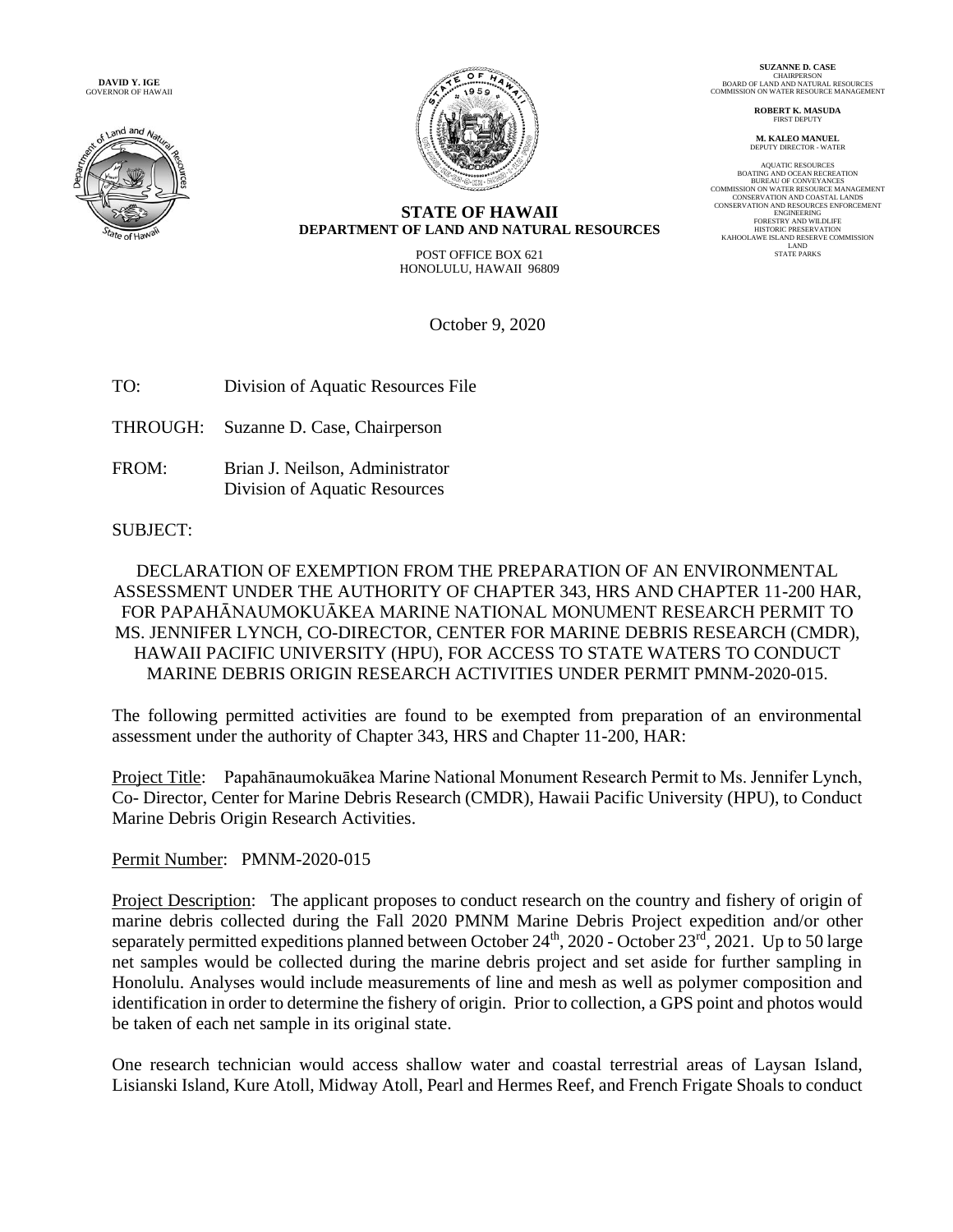these activities. All personnel access, marine debris collection, vessel transport via the M/V Imua (or TBD Additional Vessel), and other activities related to the associated marine debris mission would be separately permitted under PMNM-2020-001 (Co-Trustee).

To safeguard Monument resources the applicant would abide by the following PMNM Best Management Practices (BMPs) while conducting the aforementioned activities within the PMNM: Human Hazards to Seabirds Briefing (BMP #003), General Storage and Transport Protocols for Collected Samples (BMP #006), Special Conditions and Rules for Moving Between Islands / Atolls and Packing for Field Camps (BMP #007), Reducing Light Impact to Sea Turtles (BMP #009), Marine Wildlife Viewing Guidelines (BMP #010), Disease and Introduced Species Prevention Protocol for Permitted Activities in the Marine Environment (BMP #011), and Best Practices for Maritime Heritage Sites (BMP #017).

This activity would benefit the monument by sourcing nets to their fishery of origin, allowing for the development of framework to mitigate and prevent derelict fishing gear pollution in the future. The activities will directly support the Monument Management Plan (MMP) as described in:

**Strategy MD-1: Remove and prevent marine debris throughout the life of the plan.** *Continued support of existing debris removal programs, including the Marine Debris Program, is essential. Existing debris, particularly large fishing nets, poses an acute entanglement threat to endangered and threatened species. The only way to decrease entanglement rates from existing debris is to remove the nets from beaches and the nearshore areas, including those around French Frigate Shoals, Maro Reef, Lisianski Island, Laysan Island, Pearl and Hermes Atoll, Midway Atoll, and Kure Atoll. Nets and other debris also combine into large masses that are moved around by wave energy. These masses scour the bottom, abrading and breaking coral colonies, preventing colonization, and damaging other benthic resources. Removal of debris, particularly large nets that have come into shallow waters, is expensive and dangerous.*

*Programs to identify, track, and remove nets both within and outside the Monument, combined with incentive programs for fishermen to pick up these nets and bring them back to shore for disposal, may be*  more cost effective and would prevent damage to fragile reef ecosystems. The MMB will work in *partnership with the Coast Guard and other marine debris partners to provide incentives for fishing vessels to participate in disposal programs and still comply with Coast Guard policies regarding the transport of debris as "cargo-for-hire."*

(PMNM MMP Vol. 1, p. 195, 2008).

**Strategy MD-2: Investigate the sources, types, and accumulation rates of marine debris within 5 years.** *The MMB, in partnership with other governmental and nongovernmental entities, will conduct research into mechanisms to locate, track, and remove debris at sea before it reaches fragile Monument ecosystems. This program will attempt to use unmanned aircraft systems to locate the debris at sea and may also take advantage of remote sensing systems being researched for Monument enforcement purposes to detect large debris conglomerates. Once an area of high concentration of debris is located, unmanned aircraft can be launched from vessels to find individual conglomerations of debris and target removal efforts. These initiatives will help direct the cleanup effort to where it will have the greatest effect, with limited resources. Using satellite imagery, NMFS is also working with partners to design a statistical survey to census marine debris in the north Pacific. This information will provide us with an estimate of*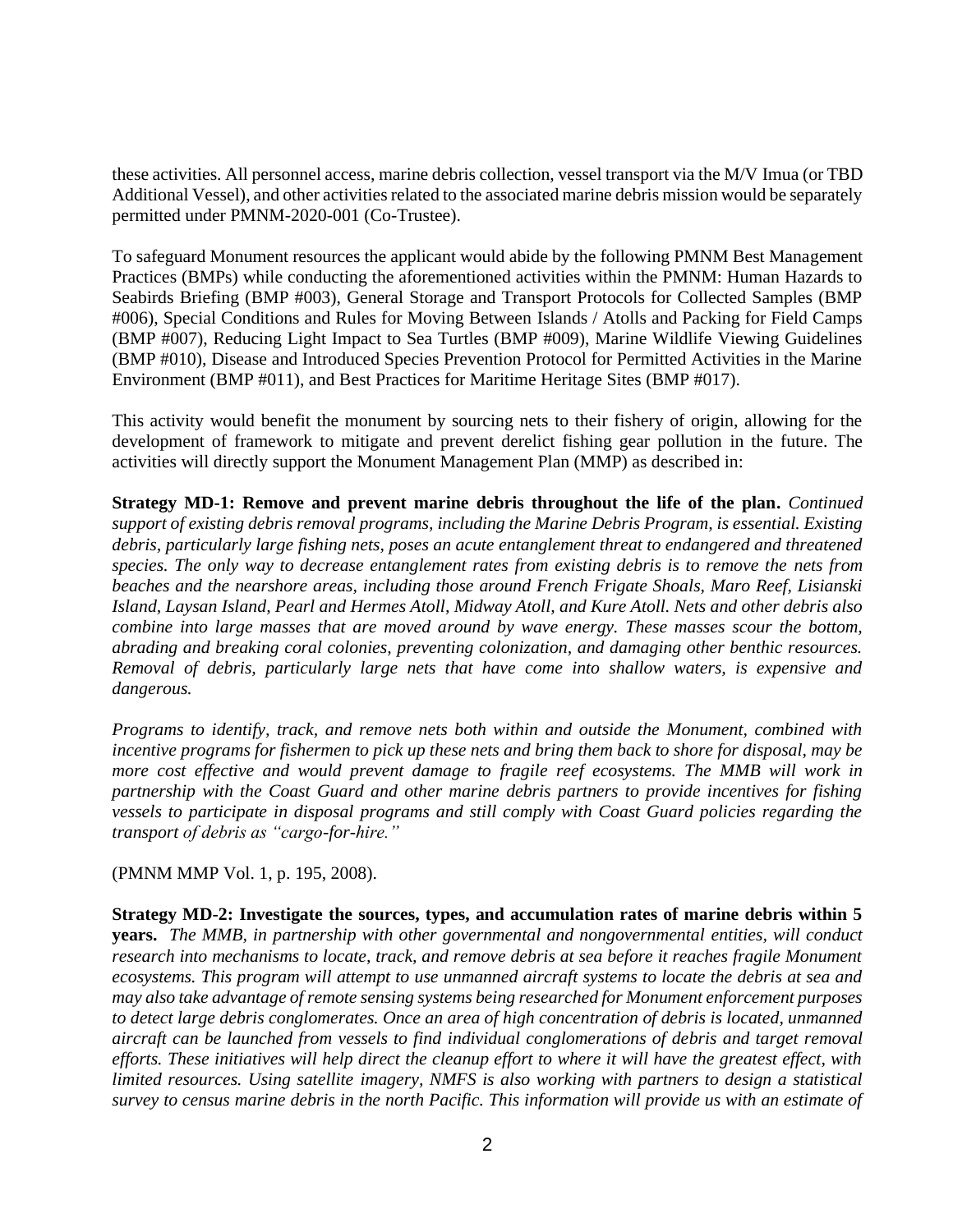*the magnitude of the marine debris problem in the Pacific. In addition, NMFS and its partners are working to track debris movement in the Pacific Ocean, including areas within the Monument, through the use of satellite-tracked drifter buoys.*

*Another project is to address the small plastic debris being fed to young albatrosses. Much of the debris being fed to young albatross is picked up at sea by the adults. Monitoring the debris that washes up onto the beaches at Midway Atoll will provide a snapshot of what is in the waters surrounding the Monument islands, the most economical approach to such identification. This study will also allow us to begin to identify sources of the debris and then to develop a strategy for use of this information for prevention through education and outreach targeting key stakeholders and user-groups that are associated with the behaviors that produce these forms of marine debris.*

*(PMNM MMP Vol. 1, p. 197, 2008).*

#### *Consulted Parties:*

*The permit application was sent out for review and comment to the following scientific and cultural entities: Hawaii Division of Aquatic Resources, Hawaii Division of Forestry and Wildlife, Papahānaumokuākea Marine National Monument (NOAA/NOS), NOAA Pacific Islands Regional Office (NOAA-PIRO), United States Fish and Wildlife Service Hawaiian and Pacific Islands National Wildlife Refuge Complex Office, and the Office of Hawaiian Affairs (OHA). In addition, the permit application has been posted on the Monument Web site, giving the public an opportunity to comment. The application was posted within 40 days of its receipt, in accordance with the Monument's Public Notification Policy.*

Exemption Determination: After reviewing §11-200-8, HAR, including the criteria used to determine significance under §11-200-12, HAR, DLNR has concluded that the activities under this permit would have minimal or no significant effect on the environment and that issuance of the permit is categorically exempt from the requirement to prepare an environmental assessment based on the following analysis:

1. All activities associated with this permit have been evaluated as a single action. Since this permit involves an activity that is precedent to a later planned activity, i.e., the same study methodology used throughout the permit period, the categorical exemption determination here will treat all planned activities as a single action under §11-200-7, HAR.

2. The Exemption Class #5 Scientific Research with no Serious or Major Environmental Disturbance, Appears to Apply. § 11-200-8(a)(5), HAR, exempts the class of actions that involve "basic data collection, research, experimental management, and resource evaluation activities which do not result in a serious or major disturbance to an environmental resource." This exemption class has been interpreted to include the collection of marine debris for research activities, such as those being proposed.

The proposed activities here appear to fall squarely under the exemption class identified under HAR §11- 200-8(a)(5), and as described under the 2015 DLNR under exemption class #5, exempt item #13, which includes "research or experimental management actions that the Department declares are designed specifically to monitor, conserve, or enhance native species or native species' habitat".